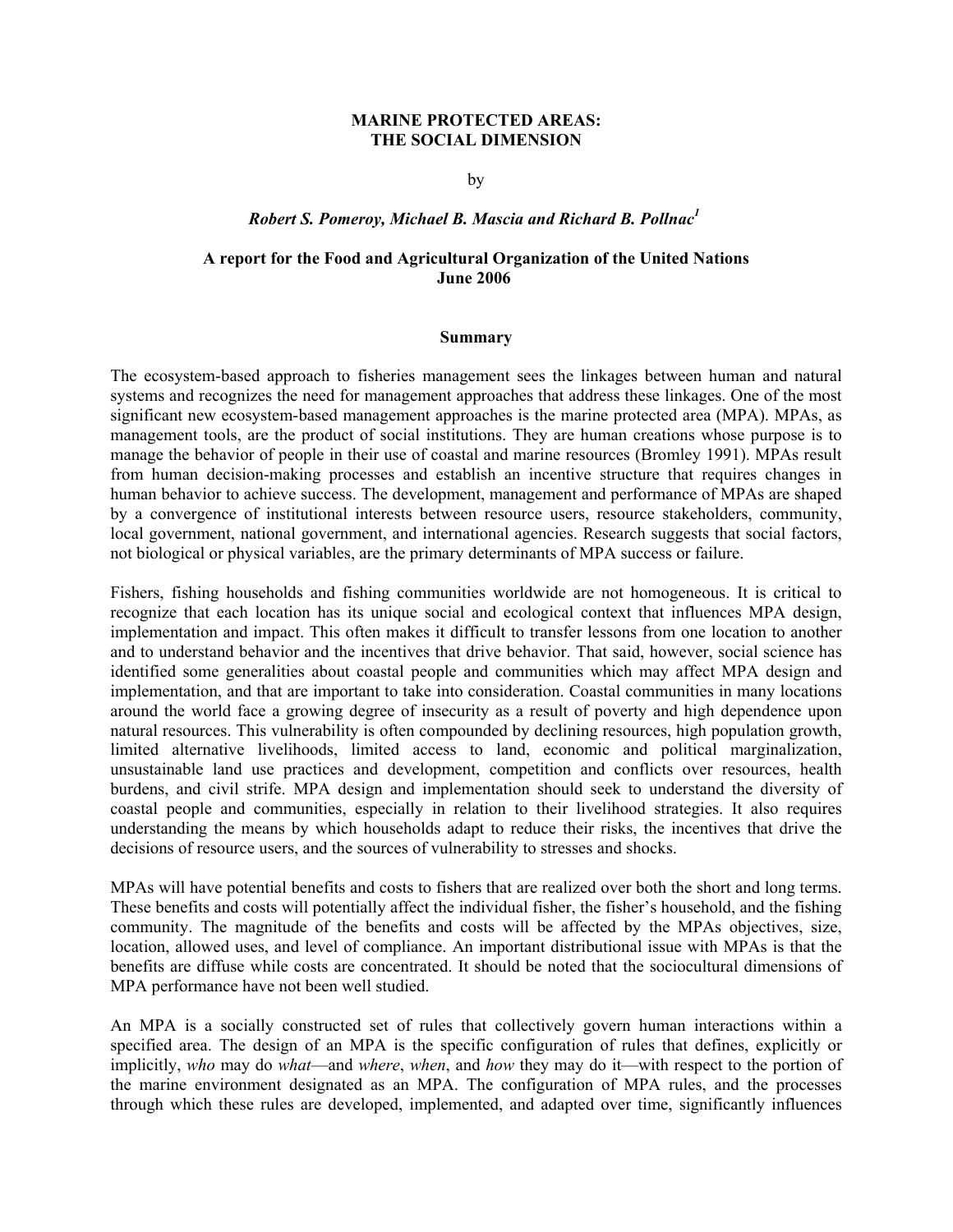MPA success. The four principal elements of MPA design – decision-making arrangements, resource use rules, monitoring and enforcement systems, and conflict resolution mechanisms – directly and indirectly shape human resource use patterns and, ultimately, the biological and social performance of MPAs. Each of these four MPA design elements may have both formal and informal components derived from diverse sources, including legal statutes, policy statements, judicial decisions, organizational practices, social norms, and cultural traditions. As a result, the *de facto* rules that *actually* govern MPAs often differ sharply from the *de jure* designs established through formal legal structures and policy processes.

A critical factor for success of MPAs is early core group formation, which influences both number of initial trainings and participation, both of which influence introduction of successful alternative livelihoods.

# **1. INTRODUCTION**

In recent years, the ecological collapse and associated social impoverishment of some of the world's best known and most productive fishing grounds (e.g. George's Banks) has fueled a widespread and growing belief that the conventional fisheries management approaches, with a focus on controlling the exploitation of a single fish stock, is more part of the problem rather than of the solution (National Research Council 1999). Increasingly, it is being recognized that we must incorporate species interactions such as competition and predation, conservation of habitat, and protecting critical life history stages of species and other ecosystem considerations into fishery management (Ecosystem Principle Advisory Group 1999; National Marine Fisheries Service 1999). As a result, the objectives, approaches and policies of fishery management have begun to change. The objectives have shifted from maximizing annual catches and employment to sustaining stocks and ecosystems, and from maximizing short-term interests to addressing both short- and long-term interests. There is a shift away from conventional production and stock- and species-based management toward conservation and ecosystem-based management (Garcia and Newton 1994).

Discussions of marine ecosystems now recognize that they are composed of both natural and human elements. Just as the fish are part of the marine ecosystem, so are the resource users situated within the broad socioeconomic environment. Fish populations are one portion of complex marine ecosystems that are affected by many natural and human-induced factors. In turn, fisheries should be considered as systems in which human systems and ecological systems are linked. This perspective calls for a new way of managing fisheries - an ecosystem-based approach. Ecosystem-based management has emerged as an approach to maintaining ecosystem health and integrity through emphasis on protecting the productive potential and biological diversity of the system that produces goods and services from the ecosystem, as opposed to protecting an individual species or stock as a resource (Costanza *et al*. 1998; NRC 1999; Gislason *et al*. 2000). An ecosystem-based approach to fisheries management is geographically specified fisheries management that takes account of knowledge and uncertainties about and among living marine resources, their habitat, and human components; and strives to balance diverse societal objectives. The aim is to ensure that despite variability, uncertainty, and likely natural changes in the ecosystem, the capacity of aquatic ecosystem health is maintained indefinitely for the benefit of present and future generations.

The ecosystem-based approach to fisheries management sees the linkages between human and natural systems and recognizes the need for management approaches that address these linkages. It is also an approach with a human face and a people focus – fishers and fishing communities. One of the most significant new ecosystem-based management approaches is the marine protected area (MPA) (Bohnsack 1993; Roberts and Polunin 1993; Costanza *et al.* 1998; Halpern 2003). An MPA focuses on protecting an area of the marine environment by limiting or eliminating human activity. IUCN has defined MPAs as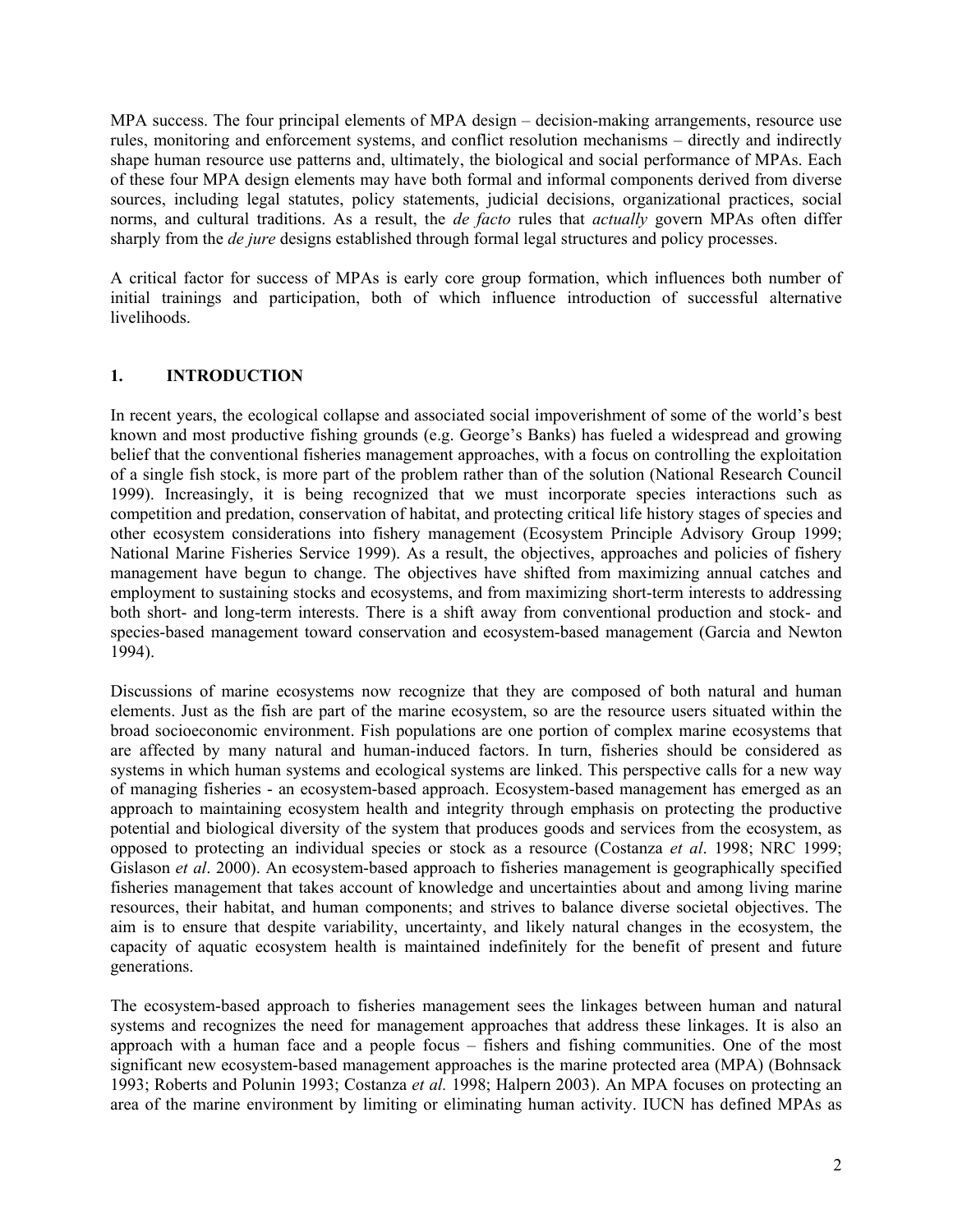"any area of intertidal or subtidal terrain, together with its overlaying water and associated flora, fauna, historical, and cultural features, which has been reserved by law or other effective means to protect part or all of the enclosed environment." (IUCN 1988) The health of the resource is affected by human activities, but also livelihoods and prosperity of people depend upon the condition of the resources. Thus, humans both affect and are affected by the MPA.

The environment in which the MPA operates incorporates economic, social, political and institutional elements at the community, regional, national and international levels, all of which can influence the goals and objectives pursued by the MPA. MPAs are designed and implemented by people, and there are both natural and human impacts from their use. How MPAs perform is directly linked to human behavior and how humans want them to perform. Thus, MPAs are directly linked to the socioeconomic environment in which they operate.

The purpose of this paper is to discuss the social dimensions of MPA design, implementation, and performance and the relationship between these three elements; and, based on the social dimensions, to provide recommendations for best practices in the use of MPAs. For the purpose of this paper, social dimensions will refer to social, cultural, political, institutional and economic factors collectively. This introductory section will be followed by a section on MPAs as social institutions. This will be followed by two sections that discuss how the social context affects MPAs and how MPAs affect the social context. Issues in MPA design and implementation will be discussed in Section 5. MPA success factors will be discussed in Section 6. The final section will present recommendations for best practices in the use of MPAs.

## **2. MPAS AS SOCIAL INSTITUTIONS**

MPAs, as management tools, are the product of social institutions. They are human creations whose purpose is to manage the behavior of people in their use of coastal and marine resources (Bromley 1991). MPAs result from human decision-making processes and establish an incentive structure that requires changes in human behavior to achieve success. The development, management and performance of MPAs are shaped by a convergence of institutional interests between resource users, resource stakeholders, community, local government, national government, and international agencies. Mascia (2004) states that,

"Marine reserves are not only the product of social processes, but also have social ramifications. Marine reserves, like other forms of resource management, allocate access to and use of marine resources among individuals and social groups and, thereby, directly and indirectly shape society."

Those who are concerned with reorienting fisheries management through MPAs to promote sociallyoriented and sustainable policies need to recognize this convergence of institutions and interests if they are to restructure them effectively.

The goals and objectives for an MPA are established by people through various social processes, including a central authority or a consultative mechanism with resources users. Most MPAs have biological, socioeconomic and governance goals and objectives (Pomeroy, Parks and Watson 2003). Biological goals include sustaining or protecting marine resources, protecting biological diversity, protecting individual species, protecting habitat, and restoring degraded areas. Socioeconomic goals include fostering food security, livelihoods, and non-monetary benefits to society, as well as equitably distributing benefits from the MPA, maximizing compatibility between management and local culture, and enhancing environmental awareness and knowledge. Governance goals include maintaining effective management structures and strategies, maintaining effective legal structures and strategies for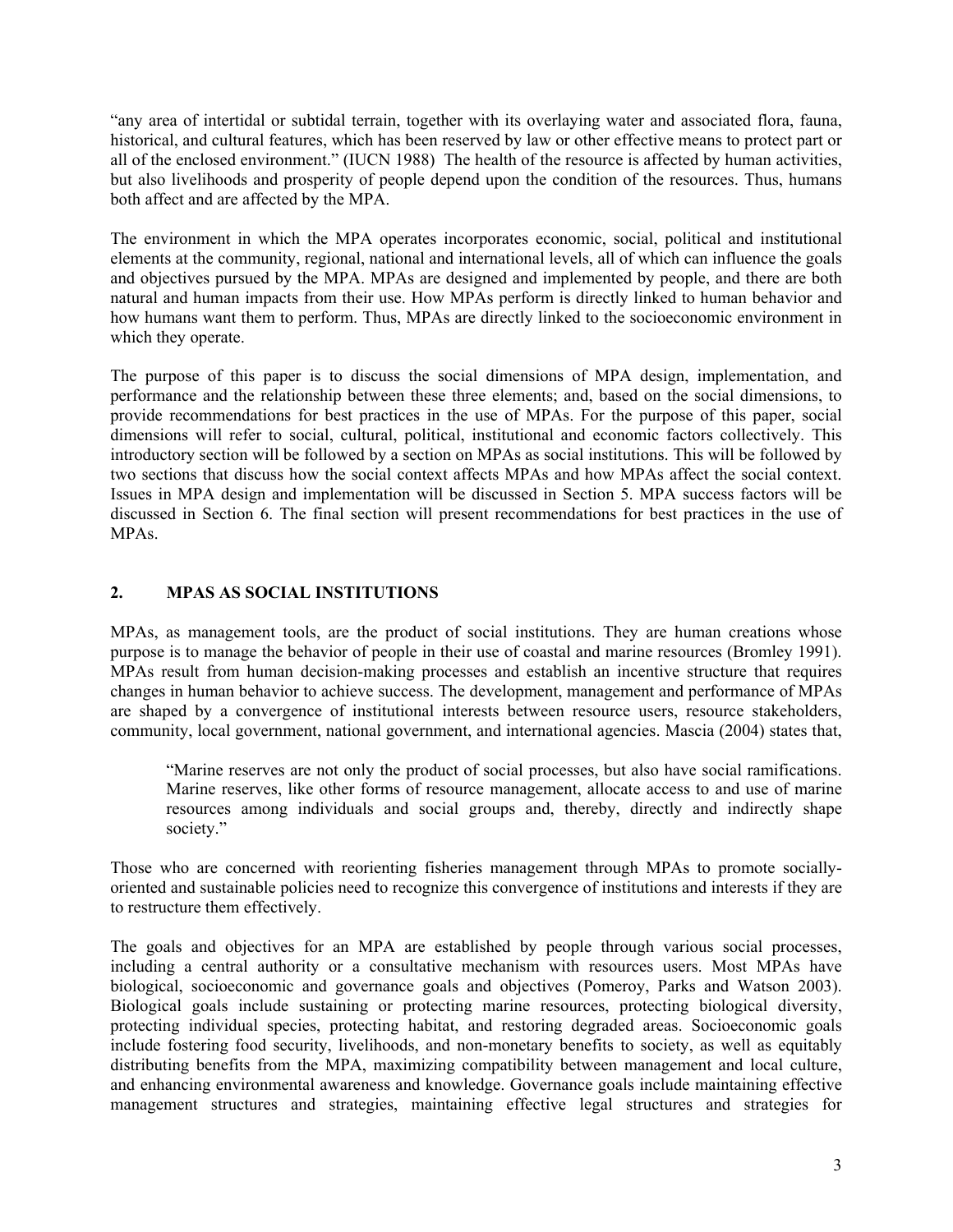management, ensuring effective stakeholder participation and representation, enhancing management plan compliance by resource users, and managing and reducing resource use conflicts. Biological, socioeconomic and governance goals may be contradictory or unequally appealing to different constituency groups, resulting in controversy and conflict (Christie *et al.* 2003). These dynamics contribute to the high rate of MPA failure – approaching 90 percent in some countries (White *et al.* 2002).

Research suggests that social factors, not biological or physical variables, are the primary determinants of MPA success or failure (Fiske 1992; Kelleher and Recchia 1998; McClanahan 1999; Roberts 2000). MPA design and impacts are usually examined from a biological perspective. The focus on primarily biological evaluation criteria may result in an MPA being classified as a success, when, in fact, the reality is much more complex. Christie *et al.* (2003) have stated that,

"A particular MPA may be both a biological "success" – resulting in increased fish abundance and diversity and improved habitat – and a social "failure" – lacking broad participation in management, sharing of economic benefits, and conflict resolution mechanisms. Short term biological gains will likely disappear unless these social issues are addressed (Pollnac *et al.* 2001; Christie *et al.* 2003)."

# **3. HOW THE SOCIAL CONTEXT AFFECTS MPAS**

As stated above, MPAs are the result of social processes, and are established to change human behavior by restructuring the incentives that people face in their use of coastal and marine resources. To change human behavior requires an understanding of the "drivers" of human behavior. This has often been the weak point of MPA design and implementation.

In general, the design and implementation of MPAs has relied on natural science-driven planning, with limited integration of social science information on resource users, households and communities into the design and evaluation process. This has often resulted in social science information that is "too little, too late", resulting in a poor understanding of frequently contentious social interactions operating on multiple levels (local, national, international, gender, class, ethnicity), unintended negative consequences, missed opportunities for positive change and reallocation of resources, and an incomplete scientific record." (Christie *et al.* 2003) Social science information can help managers identify (Bunce *et al.* 2000; NOAA-NMPAC 2005):

- Public (and other stakeholders') attitudes, perceptions, beliefs and values
- Use patterns, uses of the marine environment, users of the environment, and relationships between different user groups
- Value of the MPA and the resources
- Impacts of the MPA on the stakeholders and the community
- Relationships between submerged cultural resources and local populations
- Existence of difference in opinion between users and government
- Socioeconomic trends or demographic characteristics
- Informal/traditional marine governance systems
- Social capital

When an understanding of the social context is explicitly integrated into the design and implementation process, it can contribute to MPA management in a number of ways (NOAA-CSC 2005):

Assessment – Managers must have an understanding of conditions before making decisions, by gathering baseline information. Incorporating social science into the assessment process can identify affected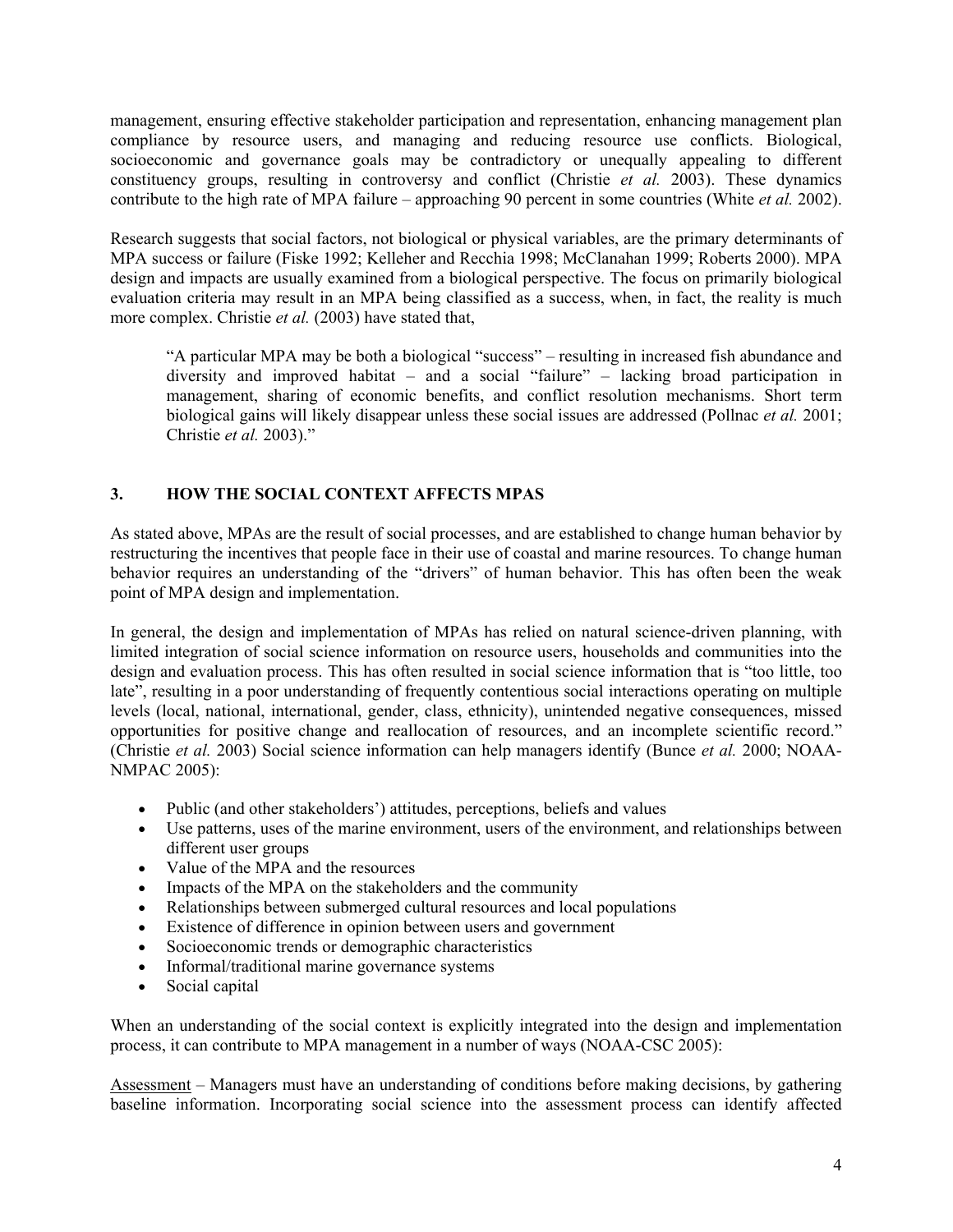groups, as well as potential areas of conflict. Incorporating social science early in the decision-making process can be useful in building upon existing beliefs, values, governance systems, and social structures/capital to foster MPA success.

Feedback – Regular feedback can be helpful in establishing the effectiveness of management techniques and tracking effectiveness over time. Social science research can be used to gauge public perceptions of management focus and effectiveness while also giving the public the opportunity to suggest management changes. Eventually the feedback process may lead to open dialogue between managers and stakeholders and adaptive management, especially participatory assessment.

Prediction – A range of social science tools, including economic tools and case studies of similar communities, can predict the potential outcomes of management decisions and strategies and enhance management effectiveness.

Mitigation – Identifying stakeholder motivations and areas of concern may help reduce, or even avoid, conflicts among users.

Acceptance – Social science can be used to understand and address public concerns. Concerns can be addressed through changes in MPA management practices or through targeted outreach and education programs, which may lead to increased support from the public and constituents.

## **3.1 Understanding coastal people and communities**

Fishers, fishing households and fishing communities worldwide are not homogeneous. It is critical to recognize that each location has its unique social and ecological context that influences MPA design, implementation and impact. This often makes it difficult to transfer lessons from one location to another and to understand behavior and the incentives that drive behavior. That said, however, social science has identified some generalities about coastal people and communities which may affect MPA design and implementation and that are important to take into consideration.

Coastal communities in many locations around the world face a growing degree of insecurity as a result of poverty and high dependence upon natural resources. This vulnerability is often compounded by declining resources, high population growth, limited alternative livelihoods, limited access to land, economic and political marginalization, unsustainable land use practices and development, competition and conflicts over resources, health burdens, and civil strife. MPA design and implementation should seek to understand the diversity of coastal people and communities, especially in relation to their livelihood strategies. It also requires understanding the means by which households adapt to reduce their risks, the incentives that drive the decisions of resource users, and the sources of vulnerability to stresses and shocks (Pomeroy *et al.* 2006).

#### *3.1.1 Diversity*

Although the dominant livelihood in many coastal communities, capture fishing is not the only livelihood. Indeed, even when fishing and agriculture are accounted for, all the other livelihoods (ranging from fishprocessing to tourism) combined can employ an equal or greater number of people in many coastal communities. These other livelihoods are also likely to employ a wider mix of persons, including women and those from non-fishing communities that live near the coast.

As stated above, coastal communities and the people who live in them are not homogeneous. Even within a single community, coastal resource users may have quite distinct economic orientations. They may be full-time, part-time, seasonal or migratory, and coastal households may have a commercial or subsistence orientation. Livelihoods may be based on a subsistence, "satisficers" (fishing to obtain 'enough income'),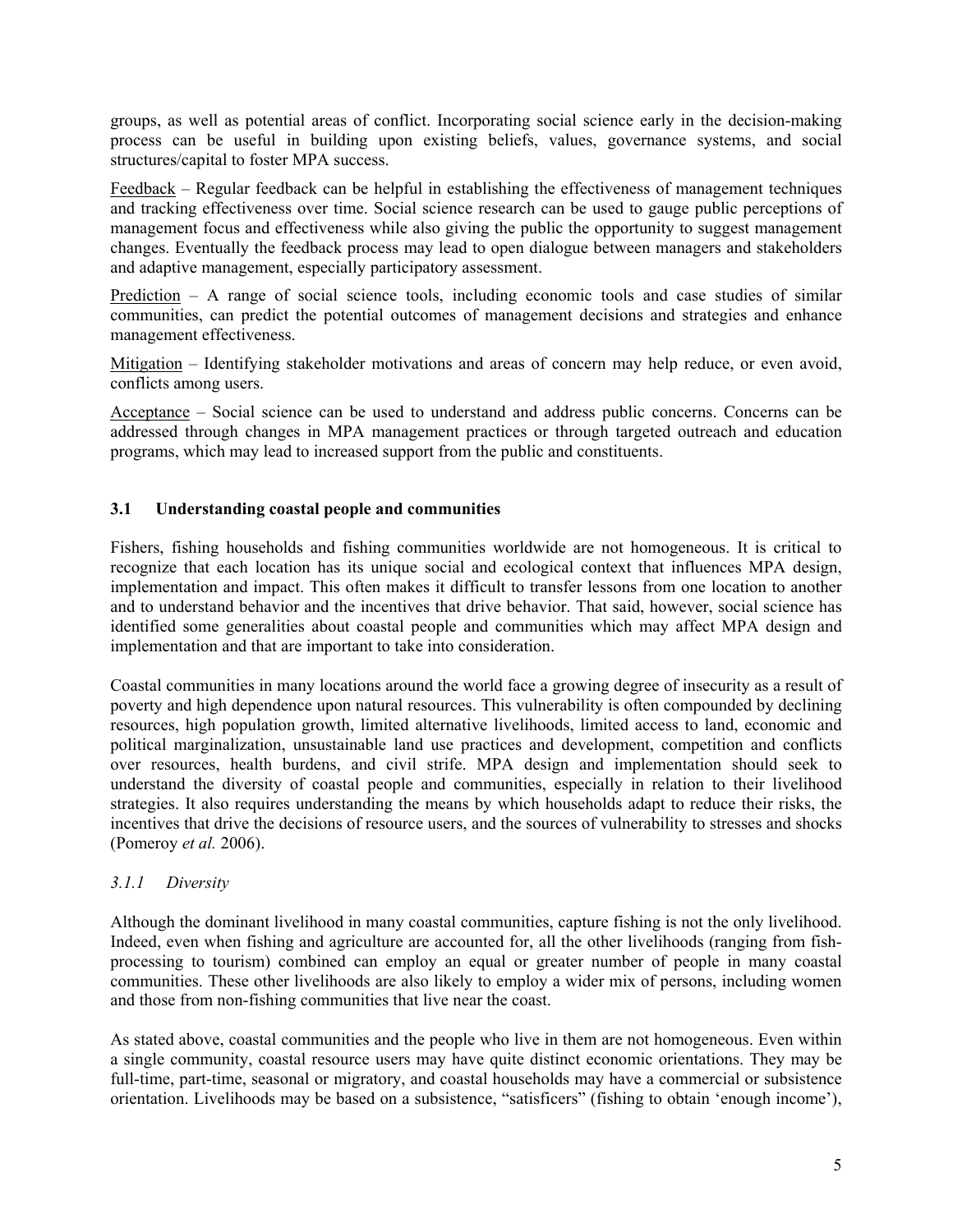or wealth creation/profit-maximizing goal and on a diversified or specialist strategy (Charles 2001; Smith *et al.* 2005). Within the community and groups within the community, there may be differences in internal social cohesion (feelings of attachment to the community or group).

# *3.1.2 Adaptation*

Many households in coastal communities undertake a range of activities in order to cope financially and reduce the risks associated with high economic dependency on natural resources (Bailey and Pomeroy 1996; Allison and Ellis 2001). Fishing itself is a diverse occupation, with many fishers operating in multispecies and multi-gear fisheries. Existing livelihood strategies may be modified or new strategies adopted to meet changing conditions.

It is important to focus not only on the resource user but also on the whole household and household livelihood strategy. For example, all or some of the family members may engage in different livelihood activities. Depending on economic, resource and environmental conditions, these activities may change temporally and spatially throughout the year. The household livelihood strategy may be based on relationships between the extended family or within the nuclear family.

The household livelihood strategy mix will depend upon season, access to the resource (whether fishing areas or farm land), access to capital, skill base, education, and risk preference. Coastal residents may also engage in illegal activities for livelihood, such as dynamite fishing, smuggling or poaching inside MPAs. Rather than being specialized, and therefore vulnerable to a sudden change, many households in coastal communities are well situated to adapt to changing circumstances. The net result of this occupational diversity is that many coastal communities are best understood as dependent not on a single resource but on a whole ecosystem, marine and terrestrial.

Fishers in Southeast Asia, for example, generally like their occupation, despite the risks, and few would change to another occupation with similar income (Pollnac *et al.* 2001). Those most likely to leave fishing for another occupation tend to obtain less of their income from fishing and coastal activities and to have more education. If it is deemed appropriate to provide an alternative occupation that is attractive to fishers, it should, at least, have some of the same characteristics as those considered desirable in fishing. These characteristics include the relative ease of obtaining food and income, the pleasure of being at sea, and the independence of being self-employed. A common alternative livelihood considered for fishers is aquaculture. Evidence exists that fishers would consider aquaculture as an alternative source of food and income, especially if the cost of the technology was low, income was good, and other family members could be involved in the operation (Pomeroy 2004).

## *3.1.3 Incentives*

The incentive structures that individuals and households face are partly economic and partly related to other external factors, such as property rights, rules governing resource use, and levels of enforcement. Many coastal resource users exist at the subsistence level and have a short-run survival strategy of taking care of the daily needs of themselves and their family. These resource users (e.g. fishers), due to limited capital mobility and lack of alternative livelihoods, will use whatever resources are available to them (technology, skill, capital) in order to harvest as much of the resource as possible. These resource users have what is called a *high discount rate* concerning use of the resource – they prefer profits and food now over a continual flow in perpetuity (Pomeroy 1991). This behavior results in unsustainable levels of resource extraction and reduced profitability. Implementation of an MPA in the context of this economic uncertainty will only shift the problems of competition and conflict into other areas. Until the base issues of resource tenure, excess fishing capacity, and the race for fish are resolved, the ability of the MPA to improve management effectiveness will simply be a stop-gap measure.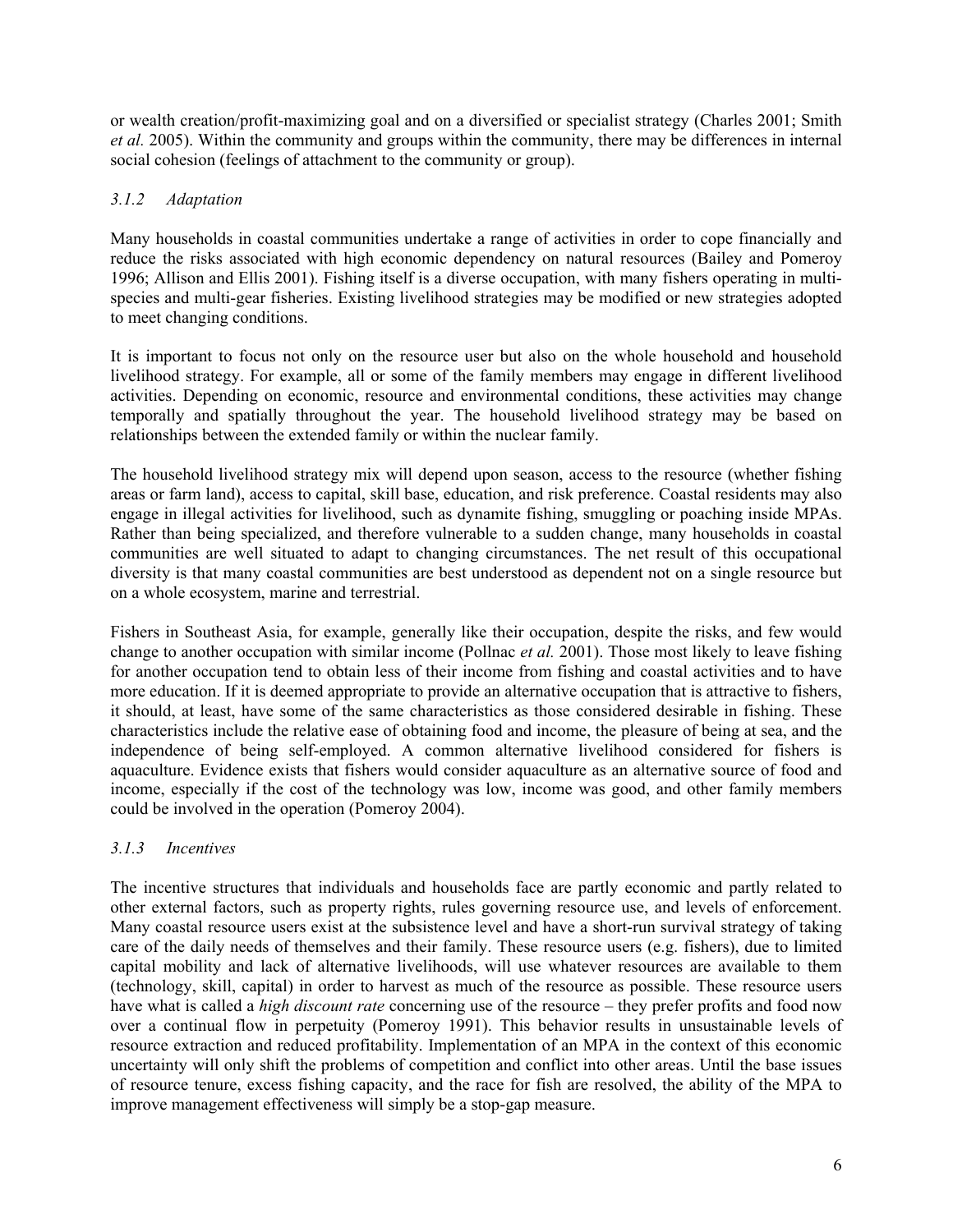Cultivating an awareness of the problems of unsustainable resource use is therefore only a small first step. The more difficult and vital work involves shifting the incentives that resource users face. This includes efforts that build on the array of opportunities and resources at people's disposal – so that they become less directly dependent on the local natural resources for their daily subsistence – and strengthen their security of tenure (whether private or communal) – so that users have a greater stake in a longer-term perspective.

Recognition must also be made between individual decisions and the achievement of broader community and/or societal objectives. Charles (2001) states:

"Consider the reality in many fisheries, located in regions of isolated fishing communities, where few alternative employment possibilities are available. Often the maintenance of sustainable livelihoods, i.e. stable employment with reasonable incomes, is a priority among society's fishery objectives. This is not just a matter of providing jobs in the fishery, but also of maintaining a strong 'engine' of the coastal economy, given the extent of spin-off benefits from the fishery into coastal communities." (p. 67).

## *3.1.4 Vulnerability*

The physical isolation of some coastal communities makes them highly resource-dependent and reduces access to alternative livelihoods; this can make them especially vulnerable to any disruptions. Yet even physical isolation can be mitigated through appropriate improvements to infrastructure, health and education services, and improved access to information and markets.

Some aspects of household vulnerability vary with the seasons. While occupational diversification may allow households to maintain a level of income throughout the year, there may be periods of high income (as when crops are harvested or fishing is good) and low income (as when fishing is poor or not possible due to storms). A household's ability to weather these slack periods depends also on the availability of other sources of income, including remittances from family members living outside the area, informal loans from money lenders or traders, and systems of mutual support at the community level.

Other root causes of vulnerability in coastal communities are social and economic power imbalances, lack of participation in decision-making, limited asset ownership, resource dependence, and laws and regulations that influence people's ability to use assets. Once the root causes of vulnerability are recognized, interventions can be put in place to address them and to increase the resilience of the community to shocks, seasonal factors, and human and natural changes. Building resilience means, in part, reducing reliance upon natural resources for livelihoods, strengthening community institutions, organizations and infrastructure, and diversifying livelihoods.

## **3.2 Perception, attitudes and incentives**

Fishers will tend to oppose the establishment of MPAs. (Although it should be stated that there are many instances of fishers establishing MPAs or seeking help to do so, either as a way to establish preferential use rights [i.e. reduce competition with "outside" fishers] or to catalyze transition out of a fishing economy [through tourism]). This is due to the issues discussed above, as well as their experience with past management measures, their natural antagonism towards and suspicion of managers and regulators, and their concerns about resource rights and access reallocation. Any management measure is, rightly or wrongly, most often perceived by fishers as being costly to them by limiting their ability to fish and earn a living. Any proposal to restrict use of the sea will always be controversial. Information about the MPA is shaped and reshaped into many forms by different stakeholder groups, and it is often very difficult to change once positions have been established. Communication about the purpose and intent of the MPA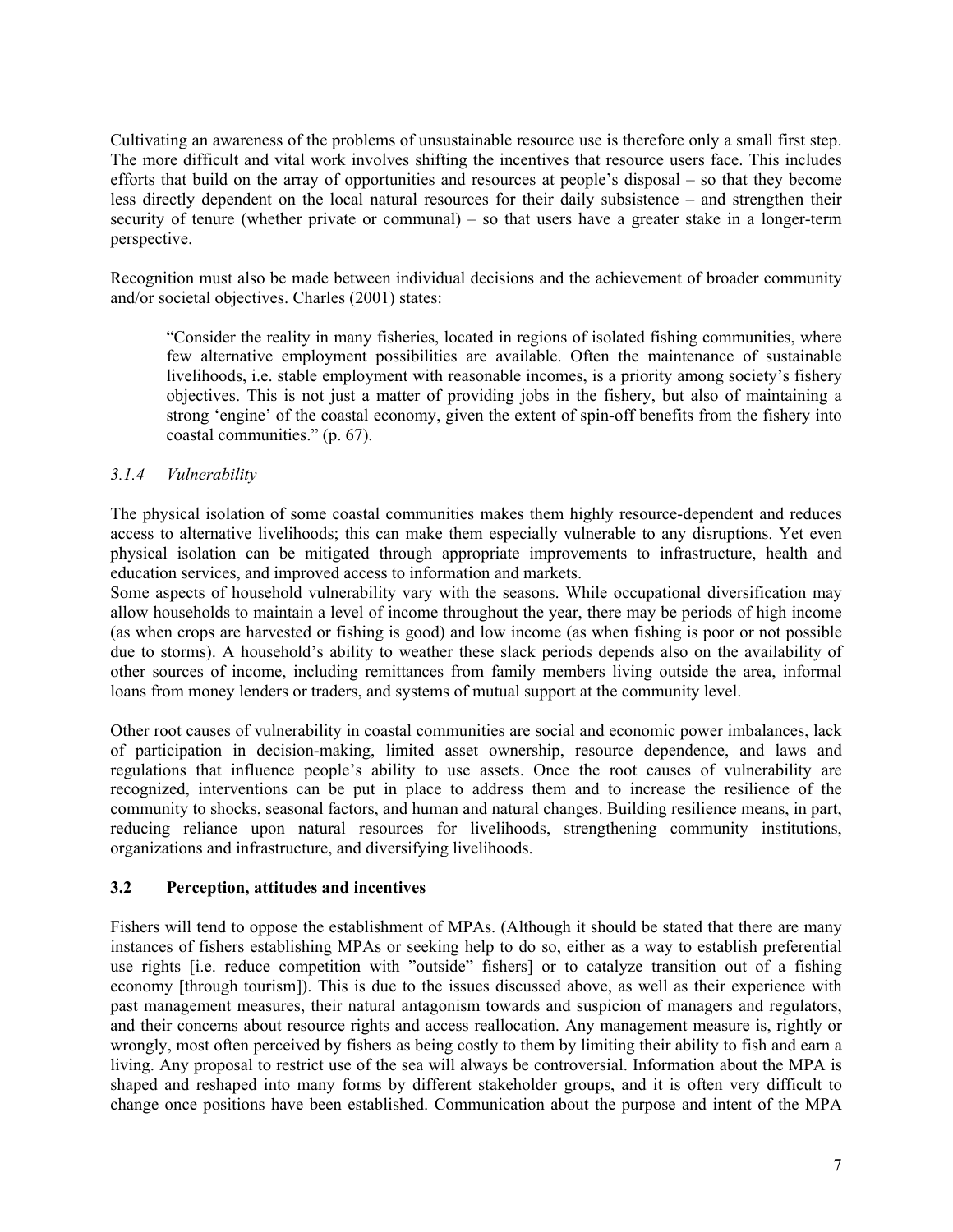must be clear and transparent and presented early in the process so that any misperceptions can be addressed. Different perspectives of individuals and local groups will need to be understood and considered.

If people, individually and as a group, feel that they have not been part of the decision-making process of the MPA, and have not been able to actively participate in and influence the process, it will be difficult to obtain support and compliance. The attitudes of the group will tend to be negative towards the MPA. Compliance with the MPA rules appears to be based on a combination of three principal factors: coercion, self-interest, and legitimacy (Mascia 2000).

Controversy and conflict are associated with almost all MPAs because they reallocate resources (and wealth) within and among groups. Attitudes of all stakeholders towards the MPA will need to be understood and followed, as they will shift over time. An understanding of the basis of the conflict, whether due to data and facts, needs and interests, values, and/or relationships, will need to be made. Attitudes toward various approaches to conflict management and willingness to compromise should be assessed (Pomeroy and Rivera-Guieb 2006).

Fishers will be concerned about equity issues and the redistribution of benefits and costs resulting from this new management measure. A perception of MPAs is that fishers will give up benefits from an area in exchange for highly uncertain future returns. Traditional access rights in an area may be disrupted or accustomed uses of resources will be reallocated to other uses and users. There is often the perception that MPAs are highly subject to political manipulation (Zinn and Buck 2001).

Perceptions and attitudes towards MPAs will also be shaped by cultural traditions and values. Different groups of resource users and stakeholders may hold different, or unexpected, positions regarding MPAs and marine resources due to their uses of the resource, culture, family and community traditions, beliefs, expectations about the future, environmental knowledge, and the value that they put on the resource.

Individuals will require an incentive structure (economic, social, political) to participate in the MPA and the process of design and implementation. Individuals must have a sense that the rules in place for the MPA are equitable and there must be sharing of costs and benefits among all the stakeholders. Individuals must feel that the benefits to be obtained from participation in the MPA, including compliance with rules, will be greater than the costs of such activities. Individuals must also trust in protected area management (Stern in press). The MPA often involves the individual giving up short-term benefits for real or perceived longer-term benefits. For the individual, the cost of participation, especially in terms of the time involved, cannot be too high or participation will fall. Often, the short-term costs are high in terms of lost income or voluntary labor. For a poor fisher with a family to feed, the incentive structure to support and participate in the MPA must be clear and large. Risk is involved for the individual in changing management measures. The fisher must recognize an incentive for the support of the MPA and long-term stewardship for the resources before the design and implementation process begins. The incentive may simply be the hope for a better tomorrow, but usually changes as the individual gains more information and as the process develops over time. It is often easier to design and implement an MPA where the individual already recognizes an incentive for changing management, rather than pushing change on the individual. Different incentive structures may appeal to different individuals. The incentive may be economic, in terms of higher income, food security, jobs, or protection of livelihoods. It may also be social, in the form of higher prestige among peers or legitimate access to resources (Pomeroy *et al.* 2001).

Incentives should also include real economic benefits. MPA projects should not just focus on resource management, which may take years to show benefits. Combining resource management with livelihood opportunities that provide economic benefits in the short-run are useful to address any economic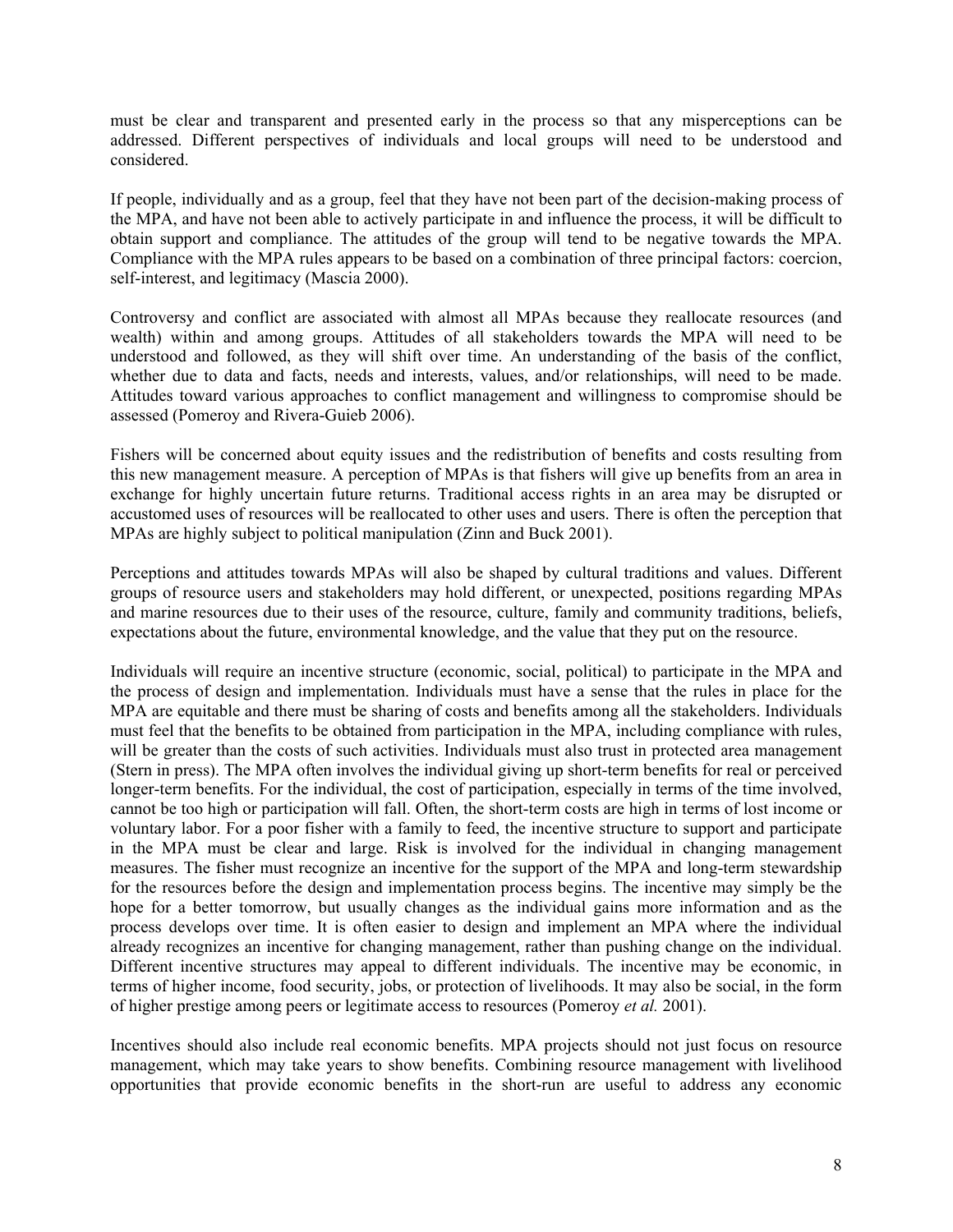disruptions to the individual or household. This will be an important incentive for participation and long term sustainability of the MPA (Pomeroy *et al.* 2005).

## **3.3 Socioeconomic assessments**

A socioeconomic assessment is a way to learn about the social, cultural, economic and institutional context and conditions of individuals, groups and communities. There is no fixed list of topics that are examined in a socioeconomic assessment, however, the most commonly identified topics are (Bunce *et al.* 2000; NOAA-CSC 2005):

- Resource use patterns
- Stakeholder and community characteristics
- Gender issues
- Stakeholder perceptions, attitudes and beliefs
- Organization and resource governance and governance processes
- Traditional knowledge
- Community services and facilities
- Market attributes for extractive use
- Market attributes for non-extractive use
- Non-market and non-use values

Socioeconomic assessments vary in the extent they cover these topics, and this will depend on the purpose of the assessment. Some socioeconomic assessments may be a full evaluation of all these topics; others may focus on only one topic such as stakeholder perceptions or resource use patterns. As with all sciences, when conducting a socioeconomic assessment, the reliability and credibility of any information is dependent on the precision of the data collected and the accuracy of the method of analysis. The types of socioeconomic assessments differ, and they can be characterized by two main characteristics (Bunce *et al.* 2000):

- Whether they are participatory (a broad range of people involved in data collection, analysis and use) or extractive (outsiders conduct the assessment and take the information with them)
- Whether they are product-oriented (report produced for specific stakeholder group) or processoriented (the process of collecting information is as important as the information)

## **4. HOW MPAS AFFECT THE SOCIAL CONTEXT**

MPAs serve as a resource reallocative mechanism, within and among groups of resource users, and at varying spatial and temporal scales. As such, MPAs can either help or hurt local people and communities around them depending upon how they are designed and implemented. As CANARI (2005) state:

"But realistic assessments of the impacts of MPAs on local households have not been part of official planning processes, and planners are often surprised when fishers resist the establishment or expansion of MPAs because they fear, often with justification, that access to their fisheries will be restricted or cut off completely. The establishment of MPAs thus often results in conflicts between fishers and state agencies. It can also create or increase tensions between fishers and tourism sectors, since objectives and programs of MPAs often are skewed in favor of tourism at the expense of other sectors."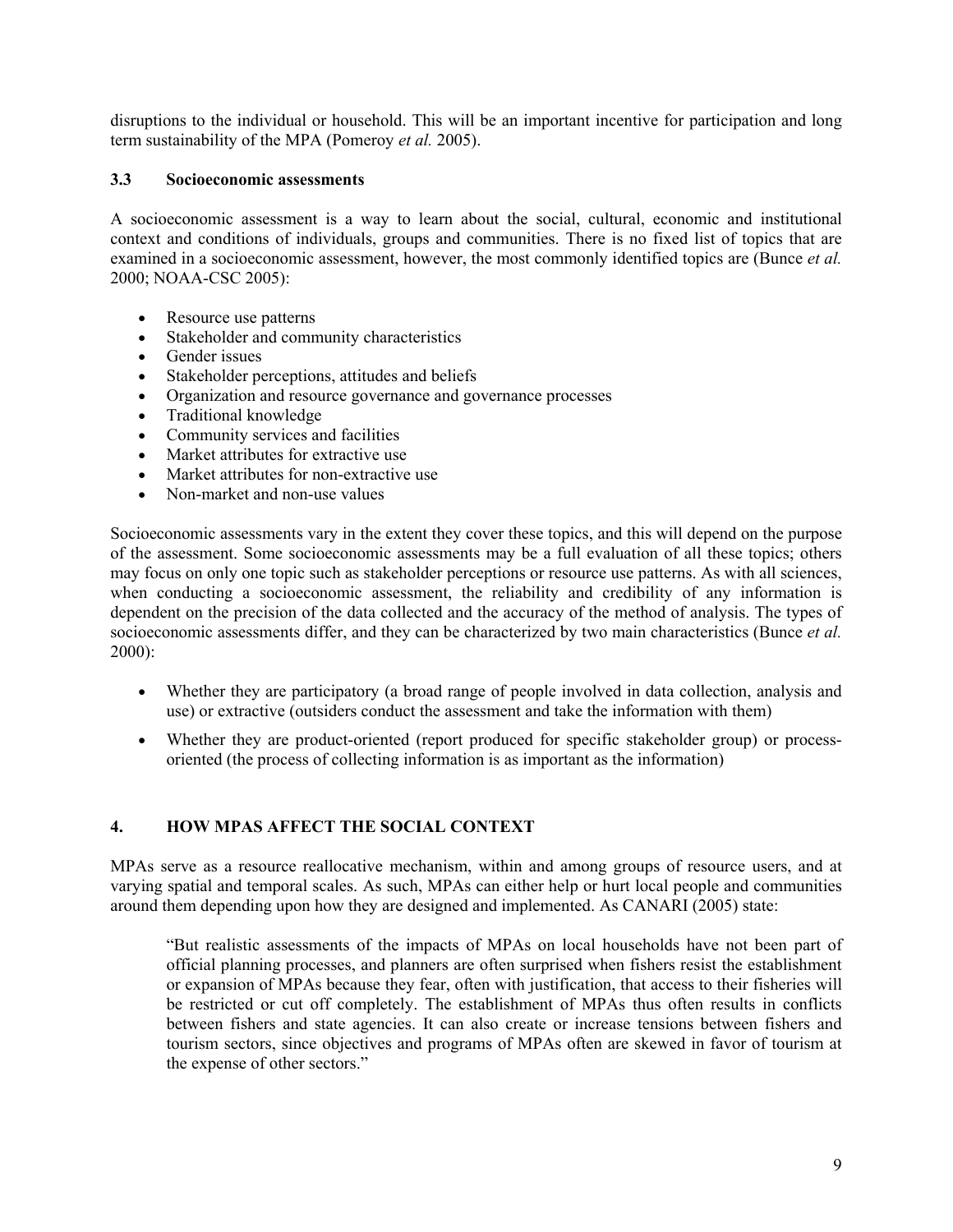MPAs will have potential benefits and costs to fishers that are realized over both the short and long terms (Dobrzynski and Nicholson 2003; Goodridge *et al.* 1996; Mascia 2000; McClanahan and Mangi 2000; Sanchirico *et al.* 2002). These benefits and costs will potentially affect the individual fisher, the fisher's household, and the fishing community. The magnitude of the benefits and costs will be affected by the MPAs objectives, size, location, allowed uses, and level of compliance (Thomson 1998). An important distributional issue with MPAs is that the benefits are diffuse while costs are concentrated (Hanna 2004). It should be noted that the sociocultural dimensions of MPA performance have not been well studied.

An obvious potential benefit to fishers from an MPA that is able to stabilize or increase fish populations inside its boundaries and produce spillover effects is reduced variations in aggregate catch levels and an increase in the long-run total catch (Sanchirico *et al.* 2002). Sanchirico *et al.* (2002) state that, "MPAs can also increase the market value of a fishery by changing the composition of the catch." Another possible increase in revenues could occur if the changes in catch composition from smaller to larger fish are accompanied by a shift to a more valuable product form (such as frozen to fresh product) (Sanchirico *et al.* 2002). A potential cost to the fisher is that catch, and revenues, may be decreased, at least in the shortterm, as a result of the implementation of the closure. The coastal community adjacent to the MPA, especially those with a high economic dependency upon the fishery, may face a disproportionate impact, particularly in the short-term, as a result of aggregate reduction in fishing revenue.

McClanahan and Mangi (2000) report a 60 to 80 percent decline in the number of fishermen at the Jomo Kenyatta Beach fish landing site following establishment of the no-take Mombasa Marine Park in Kenya. Many displaced resource users gain full or partial employment in other sectors, such as construction or tourism, but older fishermen, in particular, appear less able to take advantage of alternative economic opportunities. Marine reserves may also induce new migration patterns by restructuring economic opportunities, drawing people to local communities in the case of some reserves and displacing them from adjacent communities in other situations. These shifting migration patterns frequently change the demographic profile of user groups and coastal communities. Perceptions of individual, household, and community well-being appear to vary by stakeholder group and depend largely upon the distributive economic impacts of reserves (Mascia 2000). No known research has examined the impact of marine reserve establishment upon social indicators such as rates of crime, domestic violence, or alcoholism, demonstrating the need for further study.

Research suggests variation in the social impacts of MPAs on the four principal dimensions of poverty: wealth, health, political empowerment, and education. With respect to wealth, MPA establishment generally induces shifts in resource access and use that vary within and among social groups. Often these shifts involve changes from extractive activities (e.g. fishing) to non-extractive activities (e.g. ecotourism) and/or local resource users moving to exclude "outsiders" (users from outside the immediate community) from accessing nearby marine resources. For those gaining preferential resource access, MPA establishment has often resulted in increases in income, food security, and material assets, while those losing access may suffer corresponding losses or adopt mitigation strategies by shifting resource use patterns or livelihoods strategies. (Resource users engaged in mobile forms of resource use, for example, have greater flexibility to respond to shifting marine resource governance regimes [e.g. MPAs], and are therefore better able to mitigate negative impacts and capture benefits.) The social impact of MPAs on health, political empowerment, and education are poorly studied, though one might expect that changes in these dimensions of poverty would generally follow shifts in patterns of access to MPA resources. Variation (spatial, temporal, and across MPAs) in the magnitude and extent of these MPA social impacts remains largely unexamined and unexplained, highlighting the need for further study to better understand the role of MPAs in poverty alleviation (Mascia *et al.* in preparation).

The establishment of the MPA will result in a reduction of area that is available for fishing. This could potentially result, at least in the short run, in higher levels of congestion and fishing effort in the remaining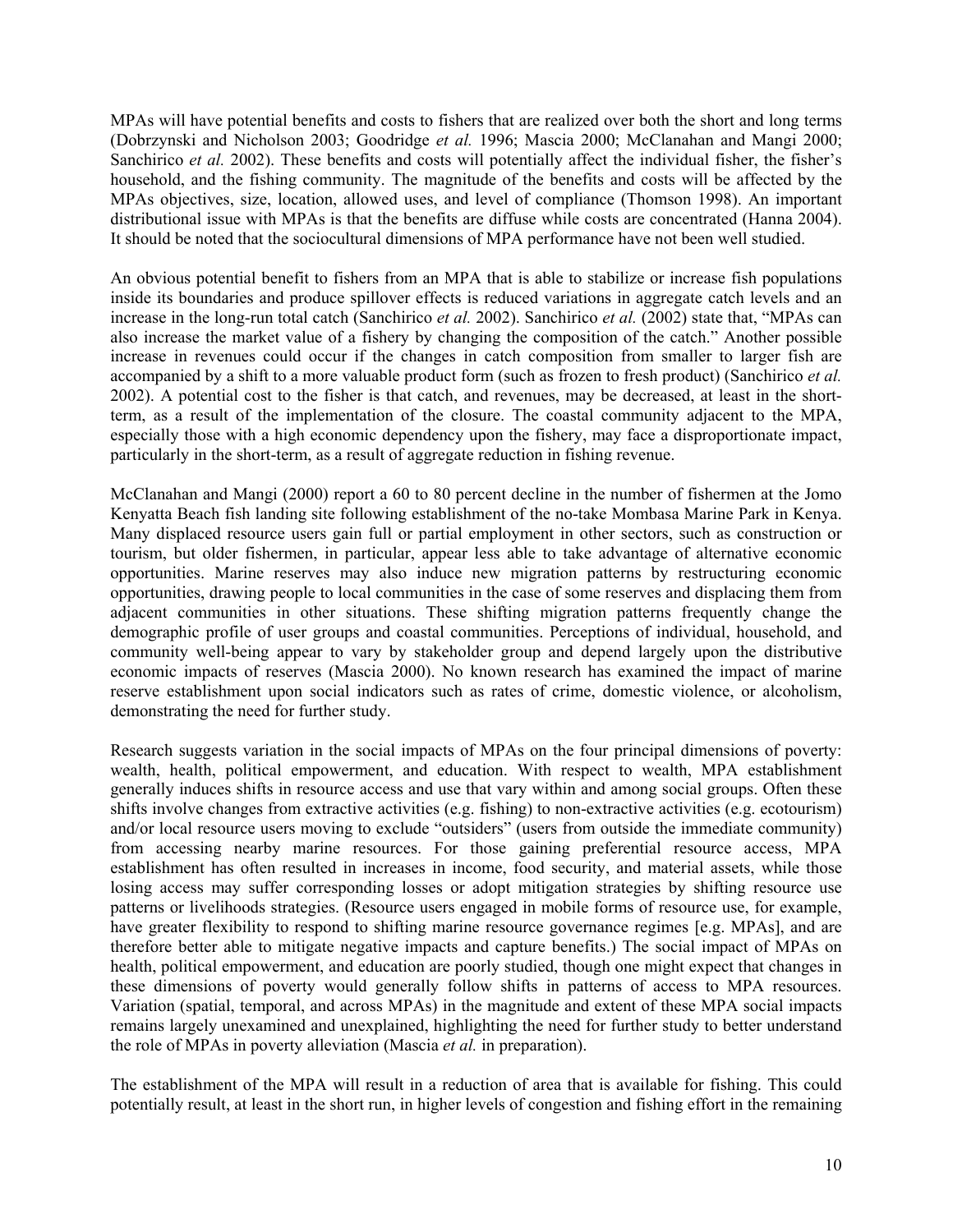areas (Hanna 2004). Fishers may also be forced to travel to other, sometimes more distant, fishing grounds (NRC 2001). The effects could be higher fuel, labor and other operating costs and potentially increasing capital expenditures in the fishery (e.g. the need for larger boats and engines and new technology such as GPS). This could increase the hardships on local fishers, especially the poorest of fishers. As Mascia (2004) states:

"Measures of relative change in income, wealth, or wealth disparity among specific groups or subgroups (e.g., fishermen and divers, line fishermen and net fishermen), for example, represent useful indicators of the distributive economic effects of reserve establishment. The effect of marine reserves on economic equity may also be measured using indicators that track the net economic effect of reserves on populations of particular concern, such as women, minorities, the poor, the elderly, or traditional cultures. The geographic distribution (e.g., local versus national) of costs and benefits is also a useful indicator of the economic equity of a marine reserve."

Sanchirico *et al.* (2002) explore these social issues further, noting that,

"In addition, significantly reducing the amount of fishable waters could lead to increased conflicts between users of the resource, such as allocation disputes and gear entanglements. … Congestion effects might not only be concentrated in the fishery for which the closure was implemented, as establishment of an MPA could shift fishing pressure from one species to another, thereby increasing the competition for the catch of that second species."

The establishment of MPAs potentially creates short-term losses and hardships for fishers. It has been suggested that short-term economic assistance, through compensation, should be explored to address these losses. There is disagreement about whether or not it is appropriate to compensate fishers for the loss of access to a public resource (Rettig 1994). Compensation may be offered in the form of cash to loans, vessel buy-back to re-training, or joint venture contracts (Roberts and Hawkins 2000). Advantages of compensation include better (uncontested) outcomes, higher levels of support and compliance, reduction in long-term transaction costs, and government consideration of the opportunity costs of actions (Rettig 1994).

Shifts in fishing grounds and travel time as a result of the MPA may potentially result in increased occupational risks to the fishers (Sanchirico *et al.* 2002). The combination of inadequate vessels and lack of experience of the displaced fishers to operate in the new environments poses the potential for greater occupational risks.

MPAs have been shown to increase fish stock abundance, biodiversity and recovery of habitats. As a result, MPAs can be highly attractive to non-extractive users who value the biological and cultural resources for their tourism and recreational opportunities. New visitors can lead to diversification of the local economy through new businesses, jobs and income and tax revenues for the local community. Potential increases in revenue from visitors could lead to potentially offsetting losses to fishers due to the MPA (Sanchirico *et al.* 2002) and help to finance MPA management. Improvements in the environment of the MPA "… may also appeal to individuals who might never intend to use the area, but who value its existence nonetheless." (Sanchirico *et al.* 2002) MPAs can reduce potential conflicts between fishers and other users by providing areas where non-fishery users can pursue non-consumptive uses of the resources.

Excessive visitation of MPAs, and the development that can accompany tourism, can be damaging to the environment and reduce the biological, cultural and economic benefits obtained from the closure. It is important to monitor and manage MPAs to ensure that sustainable levels of tourism are not exceeded (Roberts and Hawkins 2000).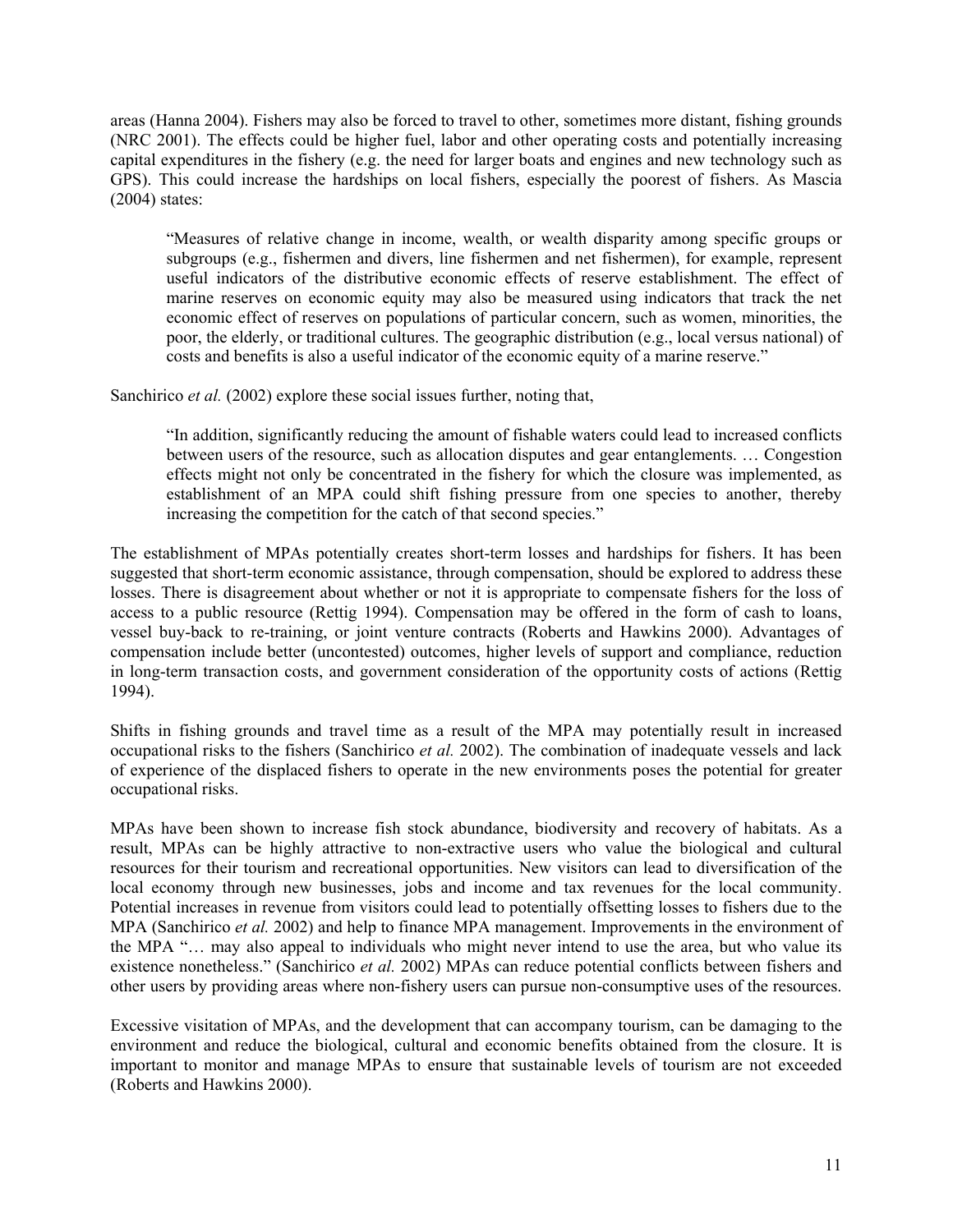Fishers could potentially face the loss of customary access to fishing areas as a result of the MPA. Local fishers who do not have the resources to fish in another location could be forced out of the fishing business. Alternative or supplementary livelihood opportunities may not be available for all fishers and their families as a result of economic base shifts in the community, increasing hardships to many (Sanchirico *et al.* 2002). Some community members may be negatively impacted as a result of economic changes in the community, such as tourism, and the lose of their traditional way of life (Hoagland *et al.* 1995).

The effects of MPA establishment on economic equity are perhaps even less well understood and less well studied than reserve effects on efficiency. Among those MPAs that permit non-consumptive uses, the general qualitative pattern that follows MPA establishment is a transfer of direct use benefits from consumptive resource users such as fishermen to non-consumptive users such as dive operators and scientists. In Barbados, for example, establishment of the Barbados Marine Reserve shifted the local system of resource use rights from a virtual "open access" system that permitted both consumptive and non-consumptive uses to an ecotourism and scientific use regime that allowed only non-consumptive uses (Mascia 2000). Among MPAs that prohibit both consumptive and non-consumptive uses, all direct users incur costs associated with the loss of resource use rights within the reserve. In this instance, equity indicators include measures of the relative magnitude or significance of the costs incurred by user groups or populations of particular concern (Mascia 2004).

Among both consumptive and non-consumptive users, the distributive economic effects of reserve establishment vary by subgroup. In St. Lucia, for example, establishment of the Soufriere Marine Management Area affected net fishermen and trap fishermen differently (Goodridge *et al.* 1996). In general, small scale fishermen, especially those who use fixed gear or fish within informal fishing territories, are more vulnerable to the loss of fishing grounds than larger scale, transient fishermen employing mobile gear. Small-scale and territorial fishermen, when affected by reserve establishment, lose a larger percentage of their fishing grounds than large-scale or transient operators. The latter groups, however, may be more likely to lose a portion of their fishing grounds to MPAs simply because they fish a larger geographic area. The distributive economic impact of reserve establishment on non-consumptive users appears correlated with users' degree of economic dependence upon the natural environment. Dive operators, for example, are more likely to benefit from reserve establishment than jet-ski businesses (Mascia 2004).

# **5. MPA DESIGN AND IMPLEMENTATION<sup>1</sup>**

As mentioned previously, MPAs are social institutions. In essence, an MPA is a socially constructed set of rules that collectively governs human interactions with a specified area of the marine environment. Rules define MPA boundaries, the activities that may take place within these boundaries, and the individuals who may engage in MPA activities. Rules also specify protocols for enforcing MPA rules, monitoring the effectiveness of these rules, and for resolving stakeholder conflicts. Most importantly, rules govern the decision-making processes that establish MPA boundaries, resource use rights, monitoring and enforcement systems, and conflict resolution mechanisms. Thus, the design of an MPA is the specific configuration of rules that defines, explicitly or implicitly, *who* may do *what*—and *where*, *when*, and *how*  they may do it—with respect to the portion of the marine environment designated as an MPA. The configuration of MPA rules and the processes through which these rules are developed, implemented, and adapted over time, significantly influence MPA success (see Section 6).

<sup>&</sup>lt;sup>1</sup> This section is adapted from and builds upon Mascia (2004).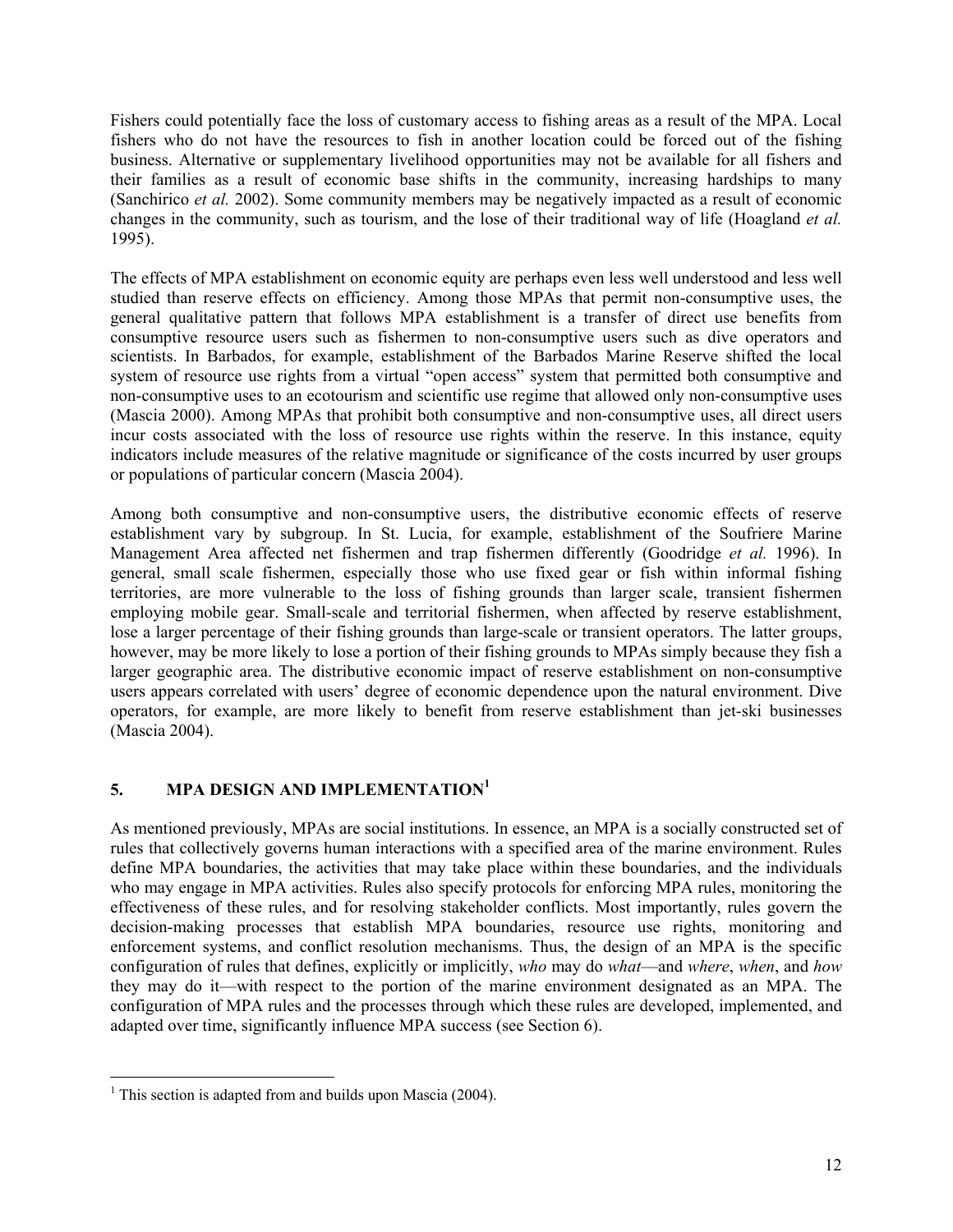The four principal elements of MPA design – decision-making arrangements, resource use rules, monitoring and enforcement systems, and conflict resolution mechanisms –directly and indirectly shape human resource use patterns and, ultimately, the biological and social performance of MPAs. Each of these four MPA design elements may have both formal and informal components derived from diverse sources, including legal statutes, policy statements, judicial decisions, organizational practices, social norms, and cultural traditions. As a result, the *de facto* rules that *actually* govern MPAs often differ sharply from the *de jure* designs established through formal legal structures and policy processes. Commercial fishing continues in Glacier Bay National Park (Alaska, United States), for example, despite legal prohibitions dating to 1966 (NRC 2001: 156–157).

#### **5.1 Decision-making arrangements**

 $\overline{a}$ 

MPA decision-making arrangements specify the rights of individuals or groups to make choices regarding other aspects of MPA design and management. These rules determine, for example, who may participate in making decisions and who may not (e.g. government officials, resource users), how decision makers are selected for their positions (e.g. elected or appointed), and how decisions are made (e.g. consensus or majority vote). MPA decision-making rules are significant because policy preferences often vary among individuals or social groups; the particular structure of decision-making arrangements determines whose interests, beliefs, and values are represented in decision-making processes and thus manifest in policy and management decisions. During the development of the Florida Keys (United States) National Marine Sanctuary management plan, for example, commercial fishermen shared limited decision-making authority with environmental groups and commercial dive operators, among others. Commercial fishermen generally opposed the establishment of no-take areas as part of the Sanctuary management plan, whereas environmental groups and commercial dive operators generally supported widespread no-take areas (Suman *et al.* 1999). Had any of these groups held exclusive decision-making authority, its policy preferences alone would likely have been reflected in the Sanctuary management plan. In practice, the system of shared decision-making authority resulted in a policy compromise—immediate establishment of a system of nearly two dozen relatively small no-take areas within the Sanctuary and a commitment to develop a larger no-take area at a later date.

MPA decision-making arrangements are usually complex. The responsibility and authority for decision making often rests with different (though frequently overlapping) sets of individuals or groups during the different stages of the policy process (i.e. agenda-setting, assessment, selection, implementation, evaluation, and termination; Brewer and deLeon 1983). The decision-making rights of particular groups are sometimes limited to narrow aspects of MPA development or management (e.g. enforcement, conflict resolution). Procedural rules that govern voting, decision-making criteria, and the use of scientific information also vary depending upon the stage in the policy process. At each stage, subtle differences in the rules that govern MPA decision making may have significant impacts upon MPA design, implementation, and evaluation.

MPA decision-making arrangements range along a continuum from highly centralized to highly participatory. Centralized decision-making arrangements limit decision-making responsibility and authority to a single individual or a small group, often specialists within a single government agency. Participatory decision-making arrangements, by contrast, permit sharing of decision-making responsibility and authority among diverse groups: resource users; nongovernmental organizations; local, state, and national government officials; and other stakeholders.<sup>2</sup> Because the amount, diversity, and type of

<sup>&</sup>lt;sup>2</sup> We use the term *resource user* to refer to individuals who derive consumptive or non-consumptive benefits from their physical interactions with the marine environment. The term *stakeholder,* which includes but is not limited to resource users, refers to individuals and organizations with a significant interest in the marine environment or its management.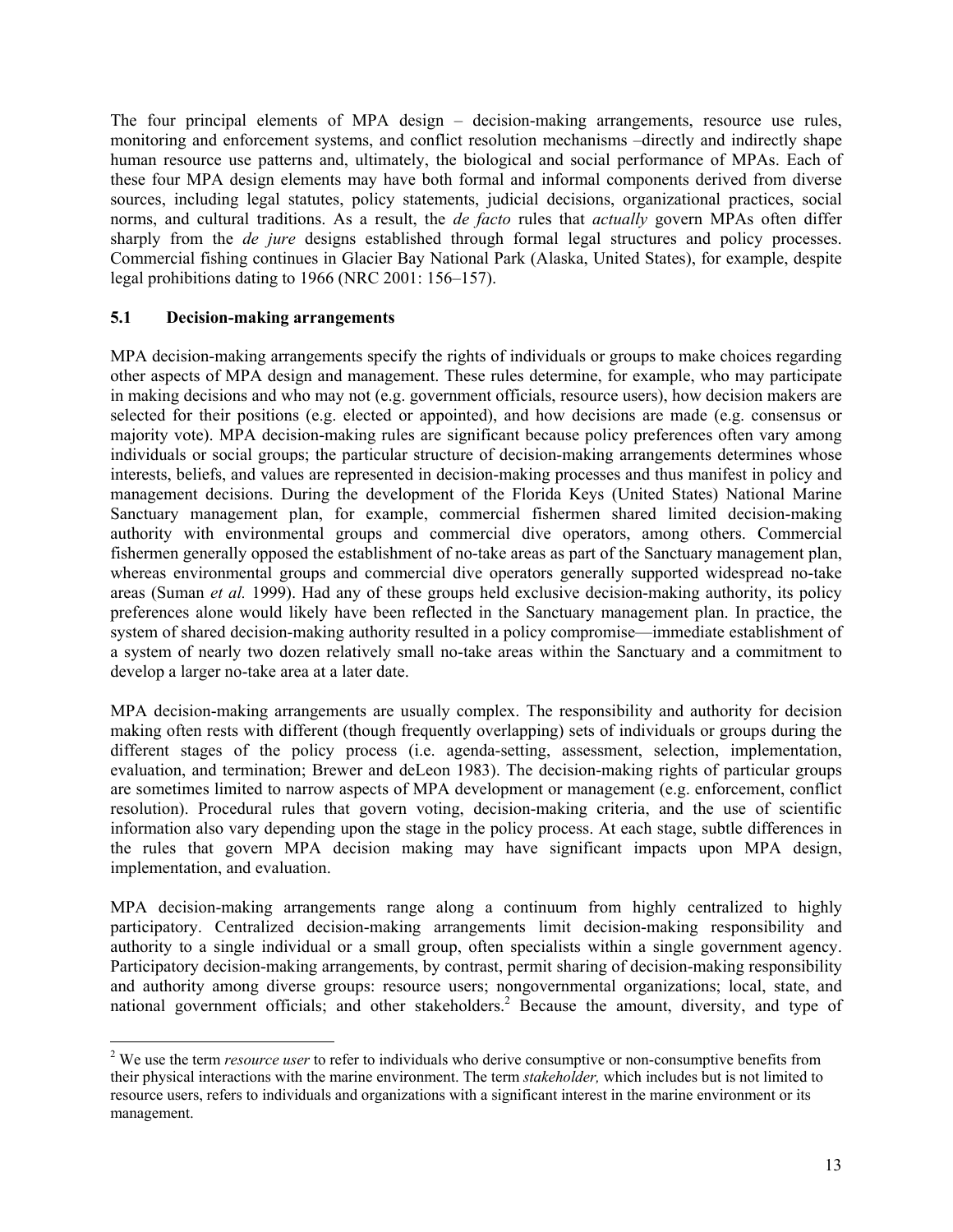information brought to bear upon decisions depends upon who has the right to participate in decisionmaking processes (Healy and Ascher 1995), participatory MPA decision-making arrangements generally increase the amount and diversity of information integrated into MPA design and management. Participatory MPA decision-making arrangements thus increase the likelihood that policy decisions will be based upon accurate assessments of social conditions and environmental dynamics.<sup>3</sup> Participatory MPA decision-making arrangements also tend to enhance the perceived legitimacy of decisions (Dalton 2005). The proposed boundaries of the Hol Chan Marine Reserve (Belize), for example, were revised prior to implementation at the request of local fishermen, which enhanced the legitimacy of the MPA in the eyes of affected individuals (Mascia 2000).

In particular, participatory MPA decision-making arrangements create mechanisms for integration of traditional or local ecological knowledge into MPA design (Dalton 2005).<sup>4</sup> This collective knowledge, based upon centuries of resource use or much more recent interactions with the environment, can promote more effective MPA design by bringing information not captured by formal science into the decisionmaking process. In particular, local knowledge may help to contextualize general scientific understandings of natural and social phenomena. Local knowledge, for example, frequently serves as the basis for identifying ecologically and socially significant marine areas (e.g. fish spawning aggregations, sacred sites) that merit protection within MPAs (McClanahan and Glaesel 1997; Heyman and Graham 2001).

The procedural rules that govern how decision-makers make choices can shape the results of MPA decision-making processes. Voting rules shape the balance of power between majority and minority interests. Decision-making by consensus, for example, grants significantly more power to minority interests than decision-making by simple majority. Consensus-based voting rules, therefore, may preclude MPA designs acceptable to most decision-makers but strongly opposed by a few. Voting rules also shape perceptions of the legitimacy of decision-making processes among both minority and majority groups. Similarly, the rules and criteria established to govern decisions (e.g. requiring a specific percentage of the coast be designated as MPAs) often shape the outcome of decision-making processes.

In some situations, the absence or delegation of formal government-led MPA decision-making arrangements creates opportunities for resource users to establish MPAs and manage their own resources collectively. Historically, resource user self-governance was common, leading to the emergence of MPAlike marine resource management systems throughout Melanesia and elsewhere in the tropics (Ruddle 1996). Though emergence of stronger central government governance of marine resources eroded the authority of local resource users in colonial and post-colonial periods (Johannes 1978), a legacy of local user-based marine resource management remains in many coastal communities (Ruddle 1996; Johannes 2002). The frequent failure of governments to meet the challenge of marine resource degradation has led many resource users to reassert decision-making authority over marine resources, resulting in establishment or re-establishment of user-based MPAs in coastal communities around the world (Woodley and Sary 2003; Hoffman 2002; Johannes 2002).

 $\overline{a}$ <sup>3</sup> Though little studied, organizational culture may play a significant role in MPA design. Centralized MPA decision-making processes, in particular, may allow the particular beliefs and values held by a government agency or other decisionmakers to predominate – and potentially result in ineffective policy choices because of incorrect assumptions regarding how the world works or policy preferences out of step with those of other stakeholders (Mascia 2000). Participatory processes allow for diverse perspectives and information exchange that can challenge the foundations of organizational culture and foster more effective MPA design.

<sup>&</sup>lt;sup>4</sup> Traditional ecological knowledge is "a cumulative body of knowledge, practice and belief evolving by adaptive processes and handed down through generations by cultural transmission, about the relationship of living beings (including humans) with one another and with their environment" (Berkes *et al.* 2001: 1252).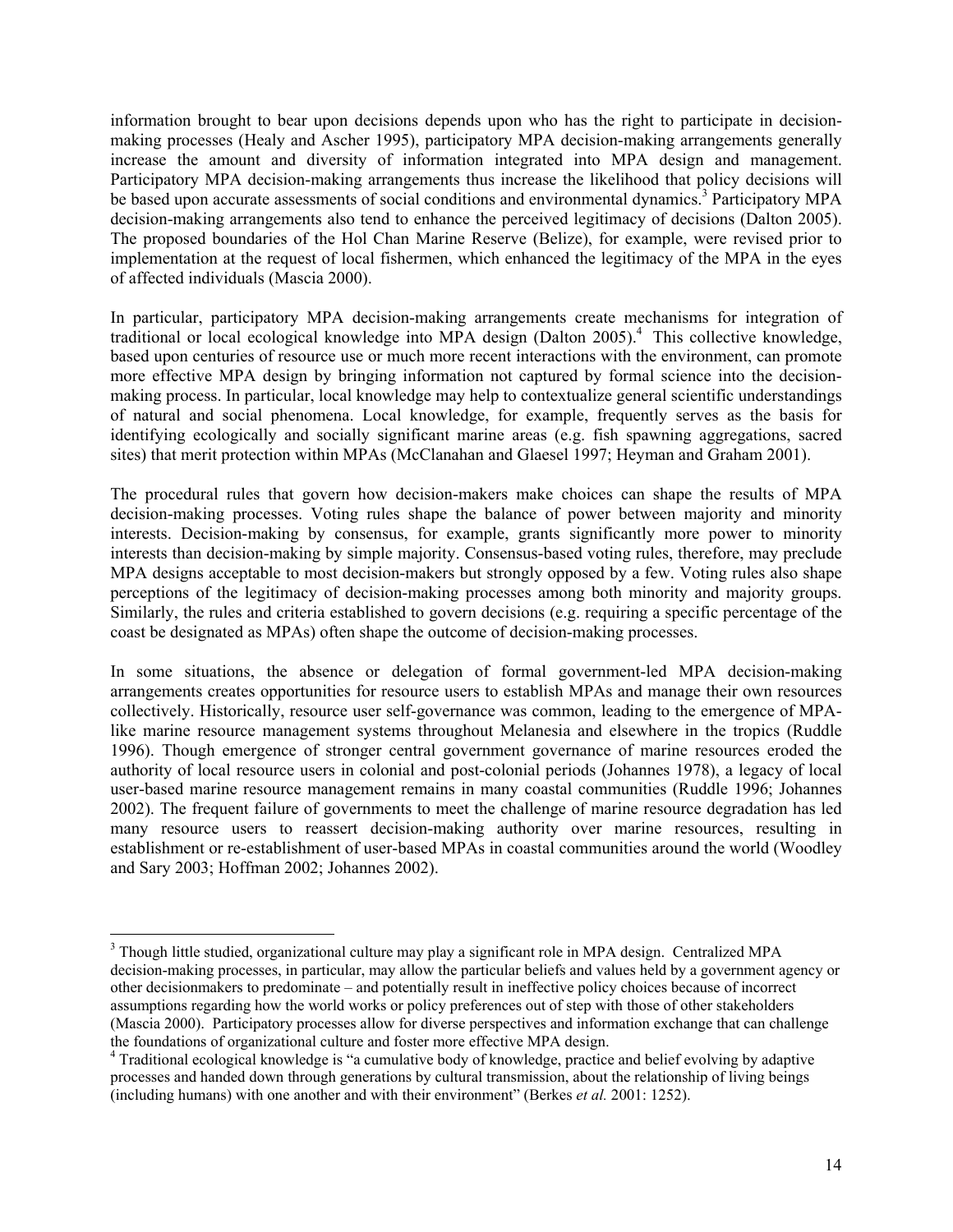The structure of MPA decision-making arrangements has a significant effect upon reserve performance. In MPAs and analogous natural resource governance regimes, research demonstrates that the right of resource users to participate in the design and modification of rules governing resource use is correlated with regime performance—environmental and social (Christie and White 1997; Mascia 2000, 2003; Ostrom 1990; Pollnac *et al.* 2001). Research also suggests that resource user self-governance rights (i.e. the right to govern the behavior of one's group, independent of external authorities) are correlated with reserve establishment and performance (Mascia 2000, 2003). Selecting basic rules and criteria to govern decision making (i.e. process guidelines) before attempting to make substantive choices about reserve design may help to reduce conflict and facilitate informed decisions among stakeholders with diverse interests, beliefs, and values (Mascia 2003).

#### **5.2 Resource use rules**

 $\overline{a}$ 

Rules governing resource use are the second principal element of MPA design. Resource use rules including laws, regulations, formal and informal policies, codes of conduct, and social norms—specify the rights of individuals or groups to access and appropriate resources. These rights may be held by individuals, groups, organizations, or the state, and are often shared among these actors. Moreover, resource use rights are seldom absolute. The United States government, for example, may alter the resource use rights of individuals without compensation when legitimately exercising its public trust authority. Though the right to change the rules governing resource use is generally held by governments, this decision-making authority may be shared with or delegated to resource users or other stakeholders. In the state of Maine (United States), for example, lobster fishermen are governed by formal laws and informal codes of conduct that specify where, when, and how they may fish. The Maine state government granted lobstermen limited decision-making authority over resource use rules, including the right to specify trap limits, through the establishment of regional lobstermen-only "councils" (Acheson 2003).

MPA rules governing resource use thus specify how individuals may interact with each other and with the marine environment. Infinite possible configurations of resource use rules exist, ranging along a continuum from "open access" (i.e. no rules) to a complete prohibition on human activities. MPAs generally fall into one of three broad categories: no-take MPAs, zoned multiple use MPAs, and unzoned multiple use MPAs (see Figure 1). No-take MPAs prohibit all consumptive uses of marine resources and sometimes nonconsumptive commercial, recreational, and scientific activities as well.<sup>5</sup> Zoned multiple use MPAs establish sets of defined, spatially-explicit rules that allow for different uses of the marine environment in different portions (zones) of the MPA. Unzoned multiple use MPAs, by contrast, establish use rights that differ from the surrounding marine environment, but do not create spatial boundaries within the MPA. Within each of these three categories, MPA rules governing resource use vary in subtle but significant ways. The Florida Keys (United States) National Marine Sanctuary, for example, has several categories of regulatory zones, including three types of no-take zones, each of which has a different policy objective.

Rules governing resource use shape MPA performance by establishing use rights that foster specific policy outcomes. Because it is impossible to maximize multiple policy objectives simultaneously, the design of MPA rules reflects tradeoffs among social, economic, and environmental goals. No-take MPAs, for example, may reflect decisionmakers' efforts to promote tourism development by setting aside areas for recreational activities, whereas zoned multiple use MPAs may represent efforts to mitigate conflict

<sup>&</sup>lt;sup>5</sup> No-take MPAs are frequently referred to as *marine reserves*, but in some parts of the world "reserves" allow fishing and other forms of extractive resource use. Similarly, marine "parks" and "sanctuaries" permit consumptive resource use in some countries and prohibit all consumptive resource uses in other countries. In discussing marine resource rules, therefore, we prefer to use the generic term "MPA" and to refer to specific permitted and prohibited resource uses.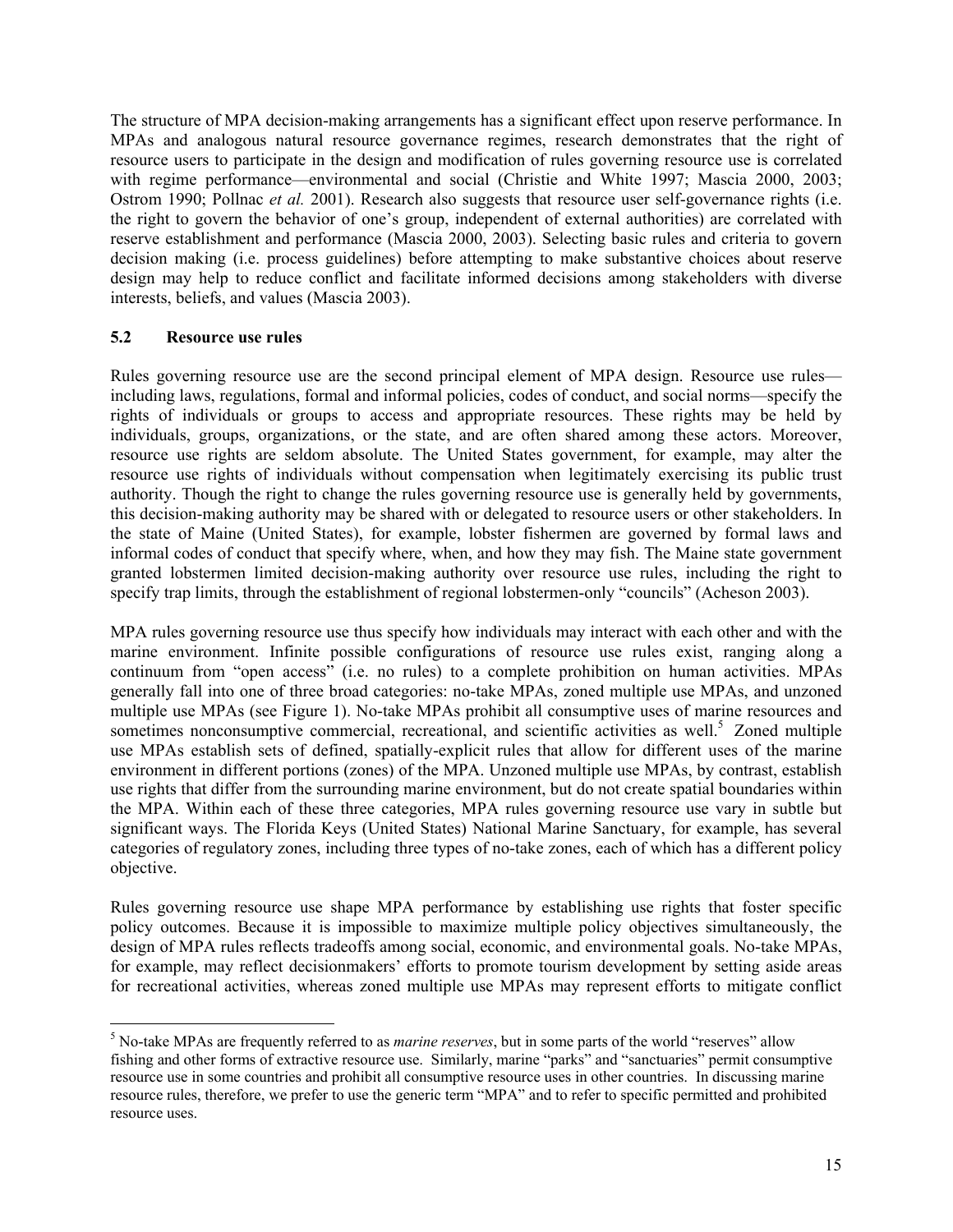among resource users by physically separating the relevant parties. Despite efforts to promote specific policy outcomes, MPAs frequently shape human behavior in unanticipated ways and result in unanticipated social and environmental impacts.

The precision and stability of resource use rights mold individual behavior. Precise MPA rules specify *who* may do *what, where*, *when,* and *how*. This precision minimizes conflict among resource users or between resource users and enforcement personnel. In some MPAs, for example, dive operators may only use particular dive sites at assigned times; such arrangements prevent crowding and conflict among users. MPA rules facilitate noncompliance and foster conflict when they are unclear or contested (Erdman and Bishop 2003), which raises the costs of resource use and dissipates the benefits of use to resource users. Likewise, imprecise and unstable resource use rights create uncertainty over future opportunities, causing users to discount the future sharply and exploit resources more heavily than they otherwise would. Welldefined resource use rights—precise, stable, easily understood, and easily enforceable—enhance the economic benefits and environmental sustainability of MPAs by reducing social conflict and creating greater certainty regarding future resource use.

Since resource use within MPAs is spatially-defined, rules defining internal and external MPA boundaries are critical to the establishment of precise resource use rights. MPA boundaries are often formally delineated by geographic coordinates (i.e. latitude and longitude) delineated in law or agency regulations. Authorizing legislation and MPA management plans also frequently include provisions for the physical demarcation of MPA boundaries with floating buoys and other markers. For resource users who do not have access to technologies that allow easy geo-referencing based on latitude and longitude alone (e.g. GPS), physical representation of MPA boundaries is necessary for clear definition of resource use rights. In many smaller-scale MPAs, particularly those based on traditional marine resource management systems, boundaries are often effectively delineated by physical markers, underwater features, and landmarks.

MPA rules defining human "boundaries" are equally critical to the establishment of precise resource use rights. By specifying who may and who may not engage in particular forms of resource use, MPA rules effectively allocate marine resources to a subset of privileged individuals (communities, user groups, social classes, etc.). The distributive equity of MPA rules directly shapes MPA social impacts by structuring access to the wealth associated with marine resource extraction (Mascia 2000), with obvious implications for the ability of MPAs to achieve specific policy outcomes (e.g. alleviate coastal poverty). In addition, the distributive structure of MPA rules indirectly shapes MPA effectiveness by influencing resource user perceptions of MPA legitimacy and subsequent compliance with these rules (see below).

Designing precise MPA rules also requires reconciling MPAs rules governing marine resource use with preexisting marine resource governance systems. Establishment of MPA rules rarely occurs in a governance vacuum. Formal government management systems regulate marine resource use in most countries; in many coastal areas, resource users have also developed rules to govern marine resource use. Failure to reconcile novel MPA rules with existing regulations may foster uncertainty, noncompliance, accelerated resource use, and conflict among resource users (Erdman and Bishop 2003). By contrast, using existing governmental and resource user governance systems as the foundation for MPA rules can enhance understanding, support, and compliance among resource users and government officials.

Research demonstrates that the clarity and congruence of rules governing resource use influence MPA performance. Clearly defined resource and reserve boundaries, as well as clearly defined individual resource use rights, tend to improve the social and environmental performance of MPAs and other natural resource governance regimes (Ostrom 1990; Mascia 2000, 2001). Rules governing resource use that are explicitly linked to local conditions also tend to enhance reserve performance (Mascia 2000). Research also suggests that the presence of economically congruent resource use rights— where the resource users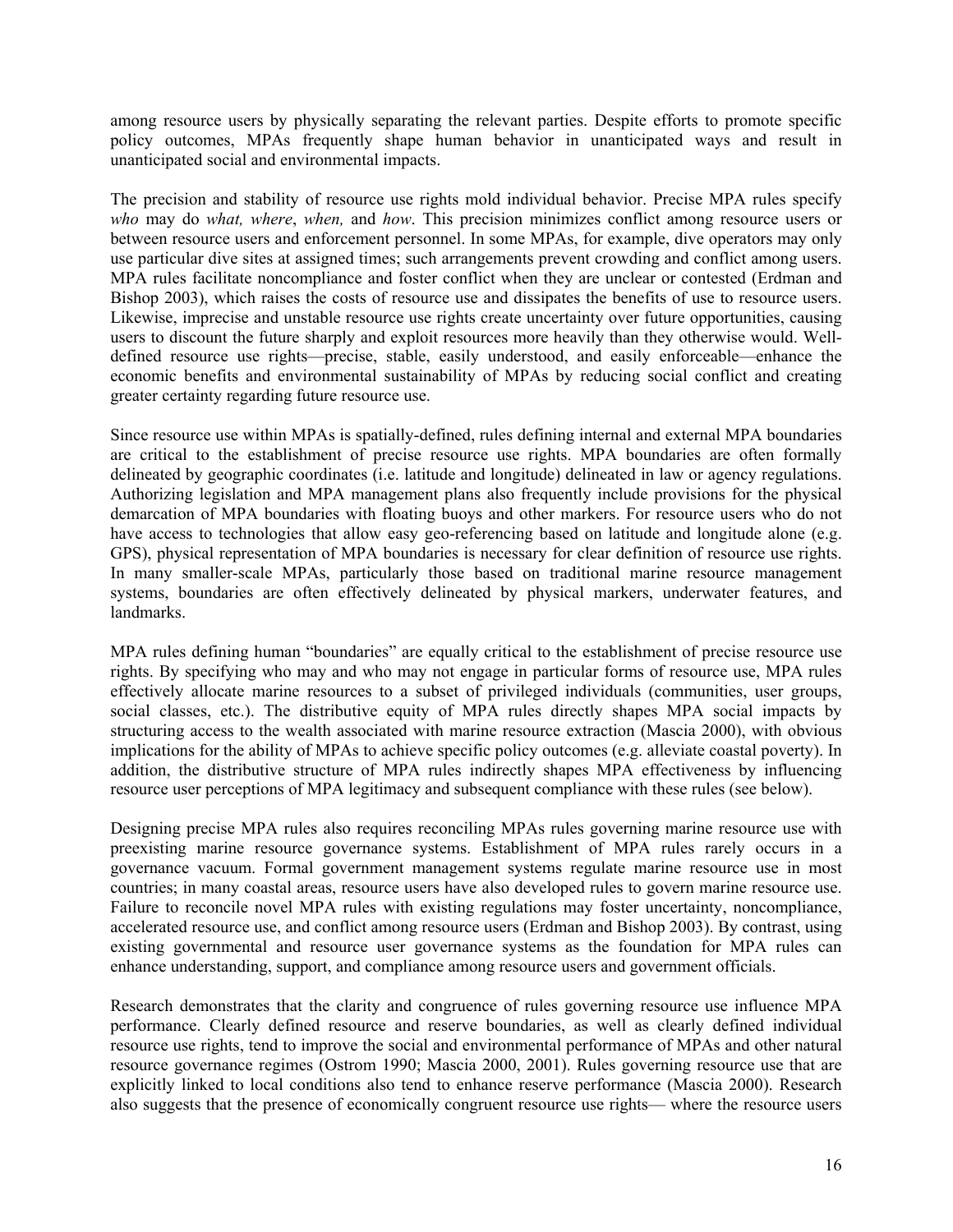who benefit most from reserve establishment bear the greatest cost of sustaining reserve benefits, while those who derive the fewest benefits incur the least cost—foster MPA performance (Mascia 2000). Among effective MPAs, research suggests that the rules governing resource use have sufficient scale and scope to address all threats that significantly affect the social or environmental systems of the reserve (Mascia 2000). Finally, the performance of legally designated MPAs tends to be enhanced when reserve resource use rights are consistent with existing informal or culturally based resource use rights (Fiske 1992; Mascia 2000).

## **5.3 Monitoring and enforcement systems**

MPA monitoring systems track changes in the state of MPA-associated social and environmental systems. MPA monitoring systems vary in what they measure and who does the measuring, as well as where, when, and how measurements are made. Carefully designed monitoring systems— which generally include robust performance indicators, baseline data, and control sites—can provide insights into the changes in social and environmental systems due to MPA establishment. Participatory MPA monitoring systems, which involve resource users and other nonscientists in formal data collection and analysis, provide a mechanism for increasing awareness, improving resource management, and empowering communities (Obura Wells *et al.* 2002). In practice, many MPAs lack formal systems for monitoring environmental and, especially, social phenomena. As a result, resource users, managers, and other stakeholders often informally monitor environmental and social indicators to assess MPA performance. Monitoring-based assessments of performance can guide future MPA policy and management decisions, as well as enhance confidence in current policies and management practices. In Belize, for example, formal and informal assessment of the social and environmental performance of the Hol Chan Marine Reserve led to widespread support for expansion of the MPA (Mascia 2000).

Enforcement systems attempt to increase compliance with rules governing resource use by monitoring user behavior and punishing those engaged in prohibited activities. By increasing the severity and likelihood of sanctions and, thus, raising the opportunity cost of noncompliance, enforcement systems act directly upon resource users to foster adherence with established rules. Monitoring user behavior forces would-be poachers to engage in deceptive practices that diminish the benefits of engaging in prohibited activities. Sanctioning noncompliance further diminishes the benefits of engaging in prohibited activities and thus deters malfeasance. The role of enforcement systems has been demonstrated in the Bahamas, where aggressive enforcement of "no fishing" regulations at the Exuma Cays Land and Sea Park dramatically reduced the frequency and extent of fishing within the MPA (Mascia 2000).

Enforcement systems also shape compliance indirectly. First, by shaping perceptions of overall compliance rates, enforcement systems affect rates of "contingent compliance," where individuals base their decision to obey rules upon the (perceived) rate of compliance by others (e.g. Himes 2003). The theory of contingent compliance posits that, because individuals seek to avoid being a "sucker" by obeying the rules while others are not, individuals become increasingly likely to obey the rules as the perceived rate of overall compliance increases (Levi 1997). Second, through both the design of sanction mechanisms and the perceived "fairness" of enforcers, enforcement systems shape perceptions of legitimacy. As the perceived legitimacy of MPA enforcement increases, compliance rates also appear to increase (Mascia 2000). Research suggests that meaningful but graduated and context-dependent sanctions, which ensure that punishment fits the crime, are generally perceived as more legitimate than draconian, one-size-fits-all penalties (Ostrom 1990).

Research on the role of monitoring and enforcement systems in MPA performance highlights the importance of accountability, legitimacy, equity, and flexibility. Monitors who actively assess resource conditions and are accountable to resource users (or who are themselves resource users) tend to improve the performance of MPAs and analogous resource governance regimes (Buhat 1994; Ostrom 1990;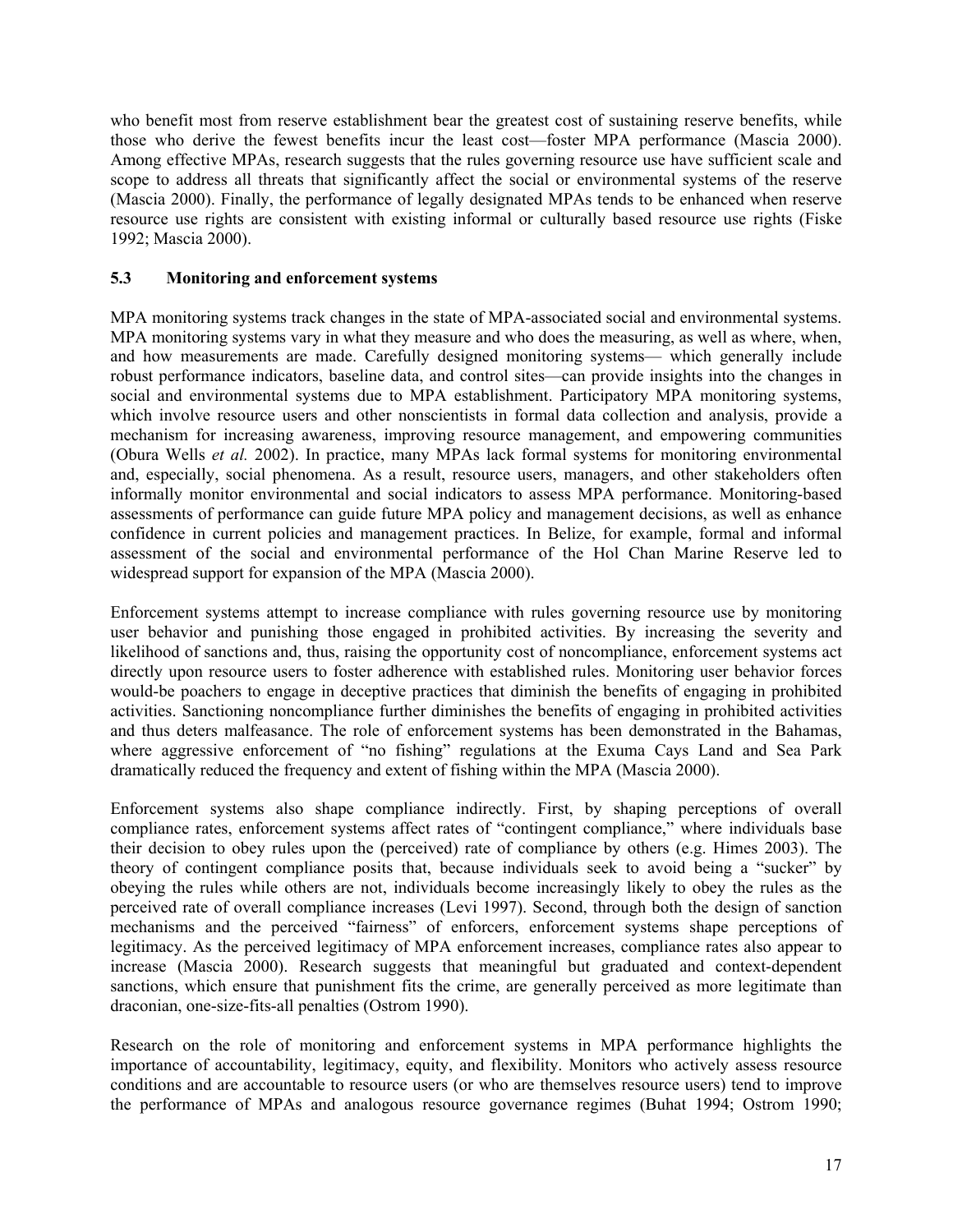Woodley and Sary 2003). Likewise, reserve performance is enhanced by the presence of active and accountable monitors of resource use behavior (Mascia 2000; Roberts 2000; Woodley and Sary 2003). Again, monitors may themselves be resource users. Sanctions for noncompliance must not only be likely and severe enough to raise the cost of noncompliance but also graduated and context-dependent to ensure that punishment fits the crime (Ostrom 1990; Mascia 2000).

## **5.4 Conflict resolution mechanisms**

Conflict resolution mechanisms are formal and informal processes for resolving disputes. Conflict resolution mechanisms permit information exchange, clarification of resource use rights, and adjudication of disputes related to decision making, resource use, monitoring, and enforcement. Critical questions in the design of conflict resolution mechanisms include *Who may participate?* and *Who adjudicates?* Other important design issues include the frequency and location of conflict resolution activities. Readily accessible and low-cost conflict resolution mechanisms enhance regime performance directly by mitigating social conflict and thereby minimizing resource overexploitation and dissipation of MPA benefits (Ostrom 1990). Conflict resolution mechanisms also enhance MPA performance by giving voice to aggrieved parties and acknowledging their concerns, which increases the legitimacy of MPA rules and regulations.

The role of conflict resolution mechanisms in MPA performance is not yet clear. Available data suggest that low cost, local, and readily accessible conflict resolution mechanisms tend to enhance the performance of MPAs and analogous natural resource governance regimes (Ostrom 1990; Mascia 2000). Additional research is clearly needed to understand better the role of conflict resolution mechanisms in reserve performance.

# **6. MPA SUCCESS FACTORS – EXPERIENCE FROM THE PHILIPPINES**

Traditional comparative, statistical analyses of variables influencing success of community-based MPAs involve bivariate correlations and regression analyses (e.g. Pollnac, *et al.* 2001; Crawford, *et al.* 2006), selecting the variables and/or combinations of variables that are significantly correlated with the measure of success. Variables manifesting significant relationships are often referred to as "predictor variables" to be used in designing future projects.

Although these types of analyses are important and interesting, they do not indicate preconditions for the predictor variables or clearly illustrate the complexity of their interrelationships, which may be essential for the proper structuring of project activities. For example, among the many variables linked to MPA success in the literature, we often hear that peoples' participation is an important factor. But the important question is, exactly how is it related to success? Is it directly influencing success, or does it influence success through its impact on another variable with more direct influence? An understanding of the ordering of these complex links, especially given the tens of variables allegedly related to MPA success may assist project planners in their task of structuring necessary activities.

Usually project planners make decisions concerning implementation activities by using a model based on training and past experience. This type of model is known as a heuristic model. Sometimes this model works and sometime it does not. Variance in success suggests the need to adjust these personal heuristic models, but as noted previously, traditional statistical analyses are not adequate for the task. One way to transcend this inadequacy, however, is to develop a model of factors influencing success of communitybased MPAs by using a correlation matrix to identify linkages between the independent variables. The most efficient way to do this is to first identify variables that are most strongly related to the dependent variable, then trace their interrelationships throughout the intercorrelations of all the independent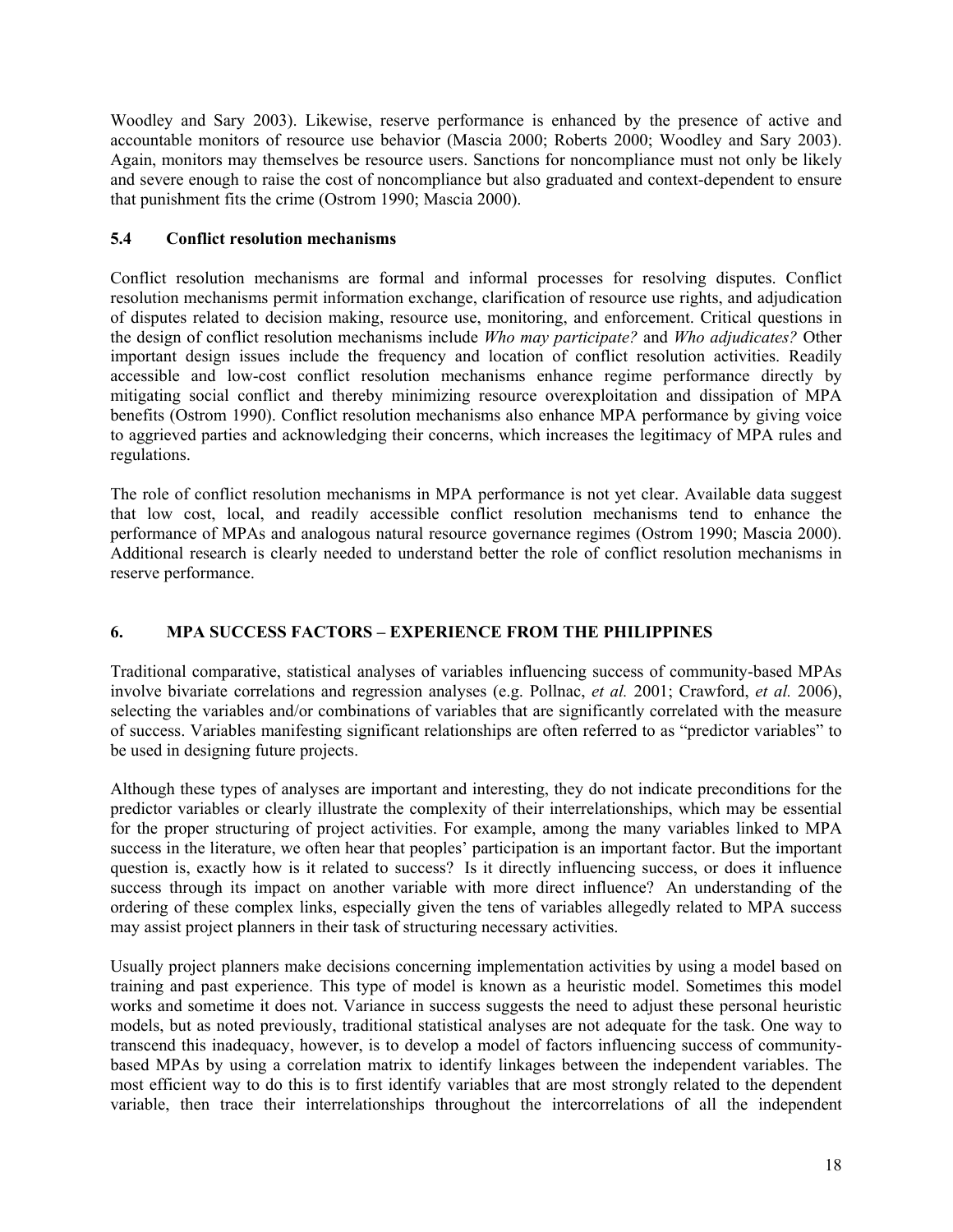variables. The following example is derived from a re-analysis of data first presented in Pollnac *et al.* (2001).

# **6.1 Methods**

# *6.1.1**Dependent and independent variables – MPA success*

Previous analyses of this community-based MPA data evaluated success using a summary measure that included differences in coral health (inside and outside the MPA), fishers perceptions of resource changes, compliance with MPA rules, MPA features (e.g. marking buoys, guard house, monitoring program, etc.) and empowerment of villagers with respect to the MPA (Pollnac *et al* 2001). The current example uses only a biological measure of success. This measure is composed of observed differences inside and outside the MPA with regard to coral health (mortality index), numbers of fish families observed, and numbers of top predators (large groupers) observed. Data concerning these indicators were obtained using a systematic snorkel method.<sup>6</sup> Differences for each of the three indicators inside and outside the MPA were calculated, standardized and summed to create the biological measure of community-based MPA success.

# *6.1.2 Independent (predictor) variables*

Previous research involving meetings with focus groups composed of MPA practitioners in the Philippines (Crawford *et al.* 2000) and literature reviews (Crawford *et al*. 2000; Pollnac 2000) identified a number of variables purported to be important for implementation of successful MPAs. The list of independent variables can be found in the analysis section, and details concerning their measurement and justification are in Pollnac *et al.* (2001).

## *6.1.3 Sample*

The analysis is conducted within one nation as a means of controlling for aspects of national legislation and policies that could impact establishment and sustainability of community-based MPAs. A crossnational study would only further complicate an already complicated analytical problem. The Philippines was selected since the nation has had more experience and a larger number of community-based MPAs than any other country. The community-based MPAs in the Philippines also manifest a wide range of levels of success, ranging from "paper" (existing only in legislation) and non-functional community-based MPAs to those that have achieved world-wide recognition for their achievements (e.g. Apo Island).

 $\overline{a}$ <sup>6</sup> The systematic snorkel method used required the observer to swim (using a dive mask, snorkel, and fins) over a shallow reef area (1-5 meters deep). The observer had to swim along an imaginary transect line 500 to 1000 meters in total length. The depth of the transect line was maintained by following the contour of the reef. The observer visualized a square meter area on the substrate and, based on a list of parameters, noted the percent cover of each parameter within the imaginary square as seen from the surface. The squares were required to be 50 meters apart (approximated by a predetermined number of fin kicks); hence, ten to twenty 50 meter interval observations were accomplished. This was done both inside and outside (adjacent to) the MPA.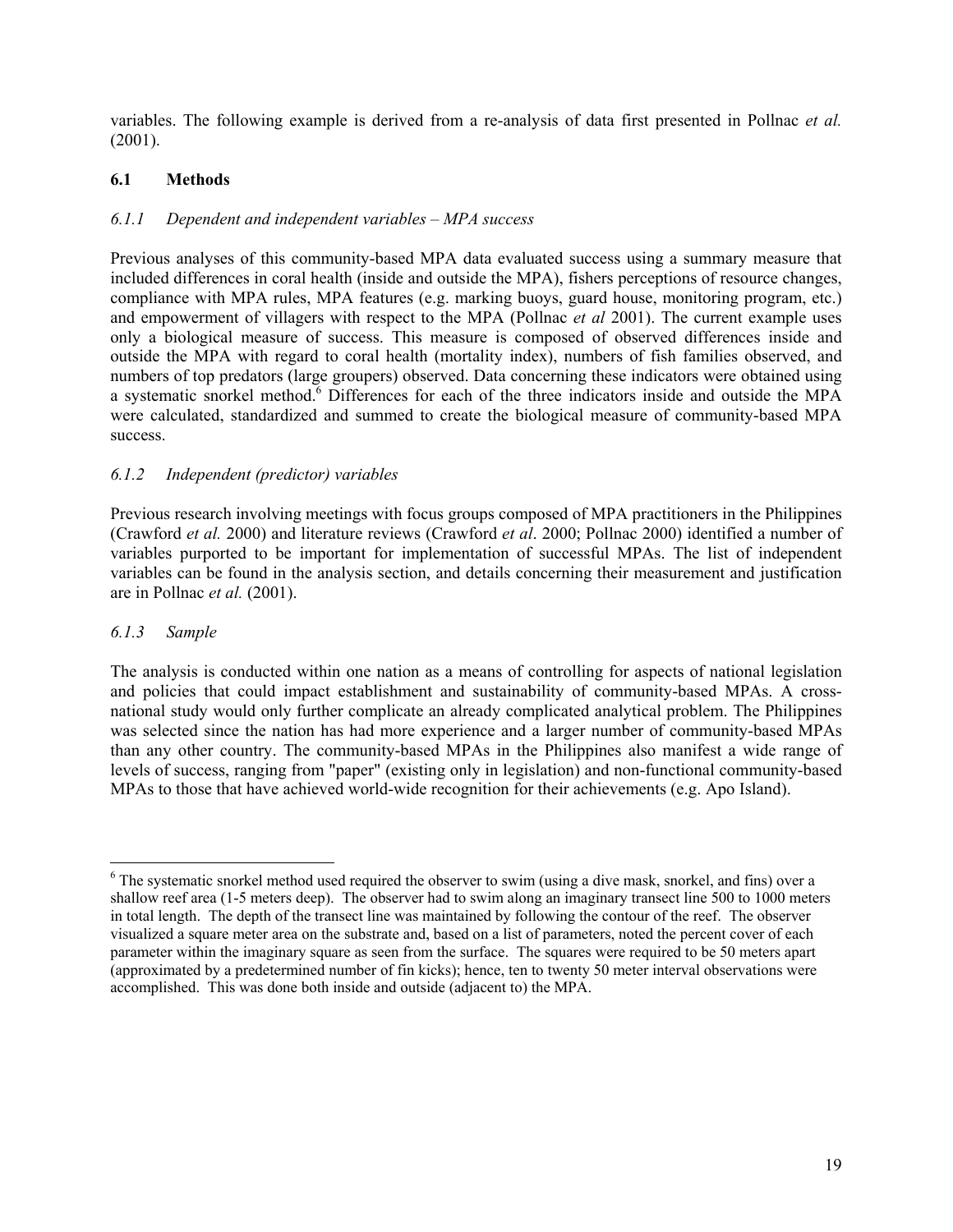The sample is a quota sample<sup>7</sup> including only community-based MPAs that include coral reef area, allow no fishing within the boundary, and were officially recognized by municipal ordinance for at least three years. Three years seems to be a sufficient time interval to reduce the impact of the novelty of a new project and the impact of external attention. The sample was selected to include sites manifesting a range of "success", with a stress on geographic representativeness across the four provinces. The final sample is composed of 14 community-based MPAs located in Bohol, 12 in Leyte, 8 in Cebu and 11 in Negros Oriental (see Figure 2).

## **6.2 Analysis**

 $\overline{a}$ 

The goal is to identify variables that can be used to predict successful community-based MPAs rather than a point estimate on the success indicator; hence, sites were first dichotomized into two groups—very successful and not very successful—with the dividing line one-half standard deviation above the mean on the biological success indicator. In the next step, correlations between the independent variables and the dichotomous biological success measure are calculated (Tables 1 through 3). The results indicate that 15 of the independent variables are statistically significantly correlated with community-based MPA success  $(p<0.05)$ . While the results are interesting, our goal is to identify the structure of the interrelationships between the variables to construct a heuristic model of the factors influencing MPA success. This type of analysis may also indicate why so many variables, expected to be related to MPA success, were not.

#### **6.3 Constructing the model**

As noted previously, one way to construct a model is by using the correlation matrix to identify linkages between the independent variables. The most efficient way to do this is to first identify variables that are most strongly related to the dependent variable, then trace their interrelationships throughout the intercorrelations of all the independent variables. There are 83 independent and one dependent variable, resulting in a total of 84 variables. The correlation matrix for 84 variables (to the left of the diagonal ones) includes 3,486 unique correlation coefficients. The matrix will not be presented in this document because it is too large.

Starting with independent variables manifesting correlations of 0.45 or greater (Tables 1 through 3) with the dependent variable (more than approximately 20 percent of the variance), we find the interrelationships identified in Figure 3. The model in Figure 3 indicates that, based on our selection criteria, percent successful alternative income projects, MPA resource monitoring carried out by community members, and adaptive management are the proximate variables influencing MPA success. Arrows are used in the models to suggest a possible causal linkage. Where there are no arrows, it is difficult to suggest a causal relationship. Since the models are developed post analysis, the reader may wish to treat them as informed hypotheses, which should be tested with further research. In Figure 3 the arrows suggest that successful alternative income projects give the incentive and time for project participants to become involved in monitoring the resources within the MPA. Alternative income may also reduce perceived need to fish in the MPA, influencing its success. In turn, the improved resources in the MPA probably provide additional stimulus to remain involved in the monitoring program. The double-

 $<sup>7</sup>$  Ideally, it would have been best to use a stratified random sample. We started out with this as our goal, but it soon</sup> became apparent that the information we had concerning the "universe" of community-based MPAs in the Visayas was faulty. In most cases we used locally available transportation (buses, jeepnies, tricycles, and motorcycles); hence, travel took up a significant proportion of our time. It was thus difficult to ignore MPAs that fit our sampling criteria if they appeared where we did not expect to find them, especially when many we expected to match our criteria, based on available information, did not.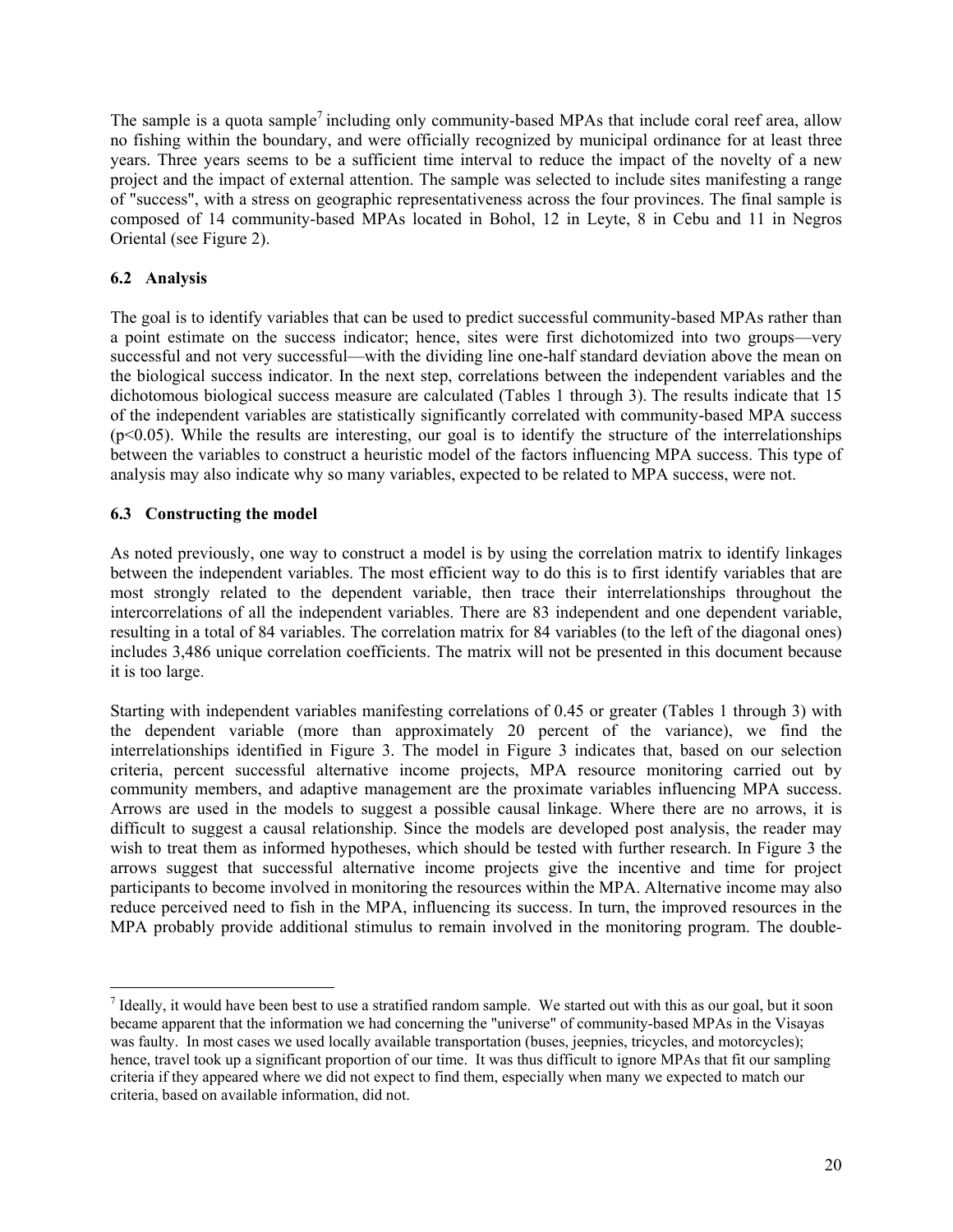headed arrow represents these latter two relationships. Finally, a management system which adapts to phenomena observed during monitoring is more likely to be successful than one which is inflexible.

Figure 4 depicts the independent variables closely related to monitoring by community. We already discussed the relationship between this variable and successful alternative income. Small island is the only variable which meets the criteria in terms of size of correlation, but working into the matrix from small island, we find that community heterogeneity is strongly negatively correlated, so it is also entered into the model. It should be further noted that when a variable meets the criteria and is entered into the model, its relationship with other variables in the model are examined, and if they are statistically significant  $(p>0.05)$  arrows are drawn to illustrate the relationships. Examples of this are the arrows between MPA performance and the two independent variables village heterogeneity and small island. The small islands in the sample were the small islands off shore the larger named islands in Figure 2. Relatively small populations where inhabitants know each other and are in almost constant face-to-face interaction carrying out similar activities characterize these islands. People sharing similar backgrounds and in face-to-face interaction are probably more likely to cooperate in a joint venture like a community based MPA; hence the negative correlation with heterogeneity.

Following the same model building criteria working out from adaptive management we find the relationships depicted in Figure 5. Monitoring conducted by advisors has the strongest relationship with adaptive management in Figure 5. In turn adaptive management and monitoring by advisors has a relatively strong impact on number of ongoing trainings. This is probably due to the fact that the monitoring reveals areas where community members could benefit from further training. These ongoing trainings are relatively strongly related to the MPA features score. This makes sense since the training would facilitate maintenance of activities and features that compose the MPA features score. Ongoing trainings are also strongly related to community empowerment concerning the MPA. The knowledge imparted by the ongoing training informs villagers concerning the significance of their activities (e.g. surveillance of the MPA, maintenance of MPA boundary markers, not fishing in the MPA, etc.) with regard to resource protection. This is reflected in the very strong relationship between community empowerment and compliance. Empowerment may also result in the community asking for more training, hence the double-headed arrow between the two variables. Monitoring of MPA features by the advisors also influences changes that are reflected in the two-way interrelationship between adaptive management and the MPA features score.

Finally we use the same criteria to extend our model out through successful alternative occupations. Figure 6 indicates that a fairly large number of variables are related to percent successful alternative income projects. Perhaps the most important is formation of a core group of community members early on in the implementation process. Early community involvement in all types of development projects, including MPAs, has frequently been cited as a factor that influences success (see Rogers 1995; White *et al.* 1994; Morss 1976). The strong relationship this variable has with other variables related to the alternative income variable (e.g. community participation scale, number of initial trainings, MPA features score, and compliance) illustrates the importance of early involvement of a core group of community members. It is probably safe to assume that this group is both logically and temporally prior to and manifesting no feedback from the other variables with which it is connected by an arrow. Arrows connecting MPA success with compliance and MPA features are included although the correlations are below 0.45 since these variables are probably influenced by alternative income and are intermediary between alternative income and MPA success. Participation and initial trainings probably have a direct impact on successful alternative income projects, and the alternative income, in turn, facilitates compliance and the MPA features. For example, villagers will be less likely to violate the MPA due to need if some needs are fulfilled by the alternative income, as well as more likely to support aspects of the MPA features scale. The positive feedback from MPA success will also impact compliance and support of MPA features.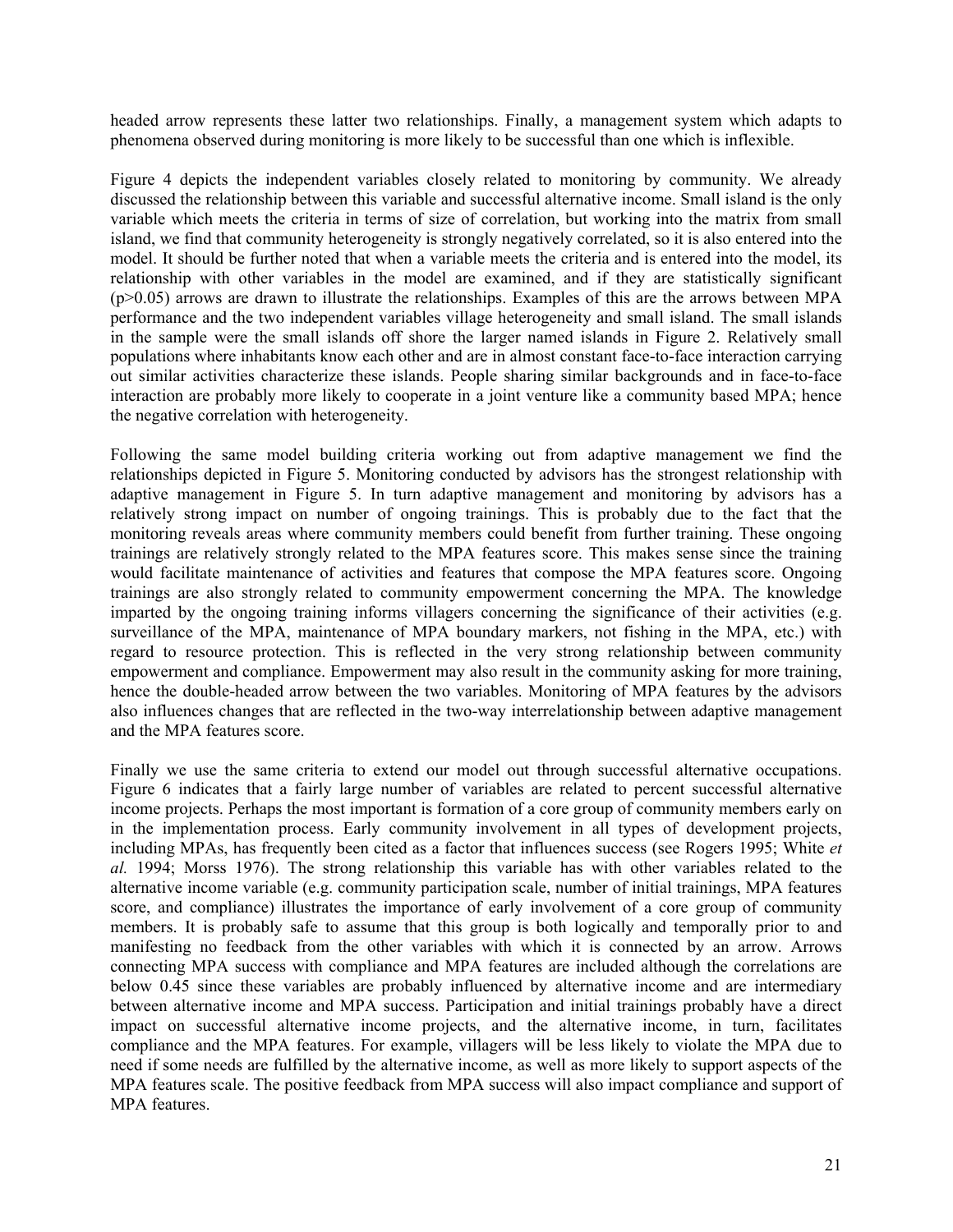#### **6.4 Conclusions**

The model developed here is unquestionably superior to traditional analyses which indicate only direct relationships with the success of MPAs. For example, the model clearly indicates the dynamics of the interrelationships between the so-called "predictor" variables. In addition, the model makes it obvious that successful alternative incomes are the result of first, early core group formation, which influences both number of initial trainings and participation, both of which influence introduction of successful alternative livelihoods. The model indicates that early formation of the core group has multiple statistically significant relationships with variables that both directly and indirectly impact MPA performance, yet the bivariate correlation presented in Table 3 (0.30, p>0.05) is not statistically significant. The important position of this variable alone in our heuristic model justifies the claim that the modeling process can lead to findings that are of significance in project design. In conclusion, we contend that application of the findings of this section of the report can significantly increase our ability to develop successful and sustainable MPAs.

## **7. RECOMMENDATIONS – BEST PRACTICES**

In some circles, MPAs have come to be advocated as the solution for all fisheries and ecosystem management problems. In reality, MPAs are not substitutes for fishery management, but are one of several tools in the toolbox. This paper has identified a number of social dimensions of MPA design, implementation, and performance that should be considered in the best practices in the use of MPAs.

- MPAs are the product of social institutions and are established to change human behavior by restructuring the incentives that people face in their use of coastal and marine resources.
- Goals for the scope and purpose of MPAs must reflect a balance between scientific and social and economic needs and realities.
- MPA design and implementation should seek to understand the diversity of coastal people and communities, especially in relation to their livelihood strategies.
- MPA design and implementation requires understanding the means by which households adapt to reduce their risks, the incentives that drive the decisions of resource users, and the sources of vulnerability to stresses and shocks.
- Communication about the purpose and intent of the MPA must be clear and transparent and presented early in the process so that any misperceptions can be addressed.
- People, individually and as a group, should be made to feel that they have been part of the decision-making process of the MPA, and have been able to actively participate in and influence the process. Without this, it will be difficult to obtain support and compliance.
- Perceptions and attitudes towards MPAs will be shaped by cultural traditions and values.
- Individuals must feel that the benefits to be obtained from participation in the MPA, including compliance with rules, will be greater than the costs of such activities.
- Combining resource management with livelihood opportunities that provide economic benefits in the short-run are useful to address any economic disruptions to the individual or household.
- A socioeconomic assessment can be used to learn about the social, cultural, economic and institutional context and conditions of individuals, groups and communities, and identify the potential impacts of the MPA.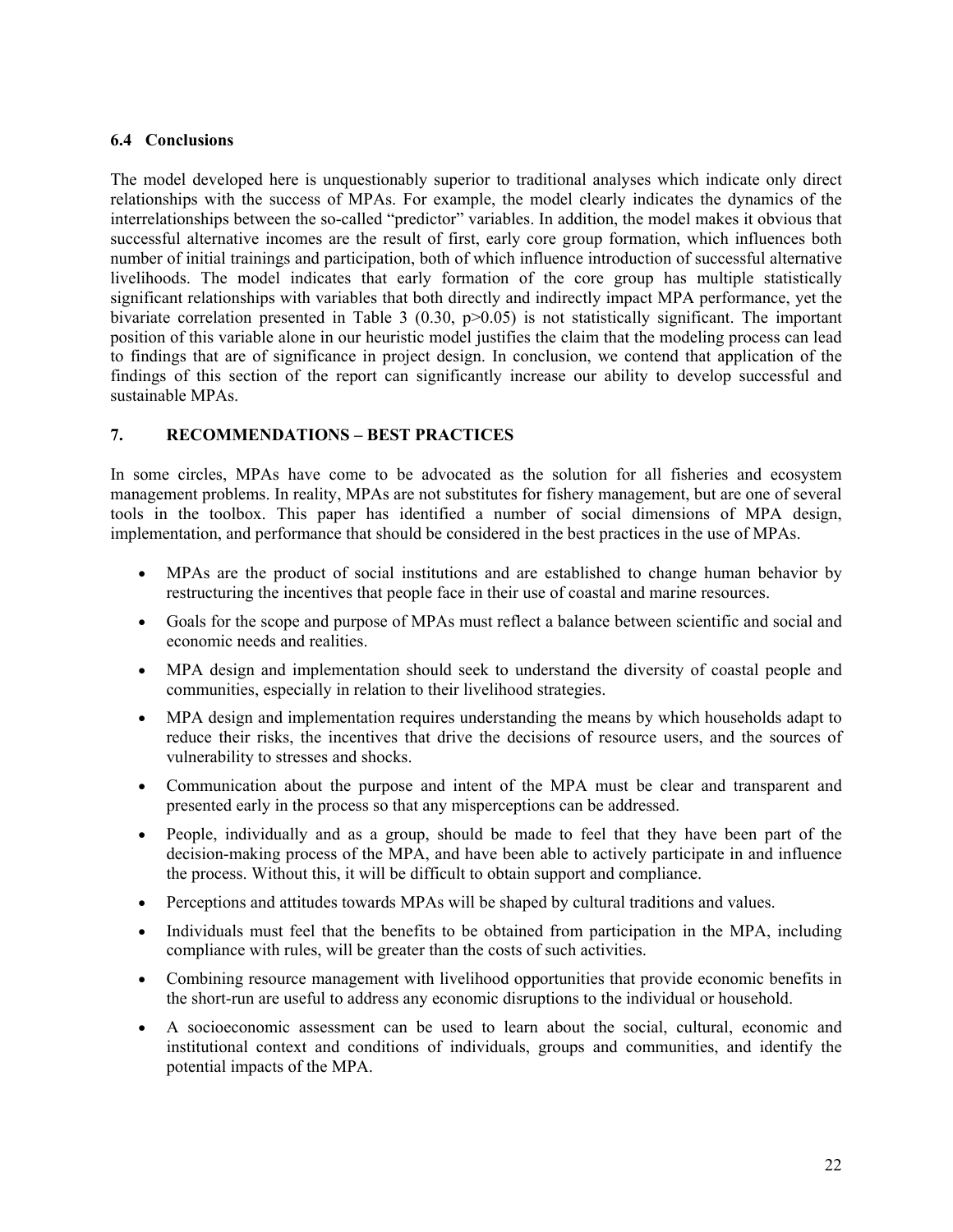- The benefits and costs of MPAs will potentially affect the individual fisher, the fisher's household, and the fishing community.
- The magnitude of the benefits and costs will be affected by the MPAs objectives, size, location, allowed uses, and level of compliance.
- A potential cost to the fisher is that catch, and revenues, may be decreased, at least in the shortterm, as a result of the implementation of the closure. The coastal community adjacent to the MPA, especially those with a high economic dependency upon the fishery, may face a disproportionate impact, particularly in the short-term, as a result of aggregate reduction in fishing revenue. Efforts should be made to minimize disruptions to lives and livelihoods through impact assessment and preparing strategies to address the disruptions.
- Strategies need to be put in place to address increased occupational risks to the fishers due to shifts in fishing grounds and travel time as a result of the MPA.
- MPAs can reduce potential conflicts between fishers and other users by providing areas where non-fishery users can pursue non-consumptive uses of the resources.
- Excessive visitation of MPAs, and the development that can accompany tourism, can be damaging to the environment and reduce the biological, cultural and economic benefits obtained from the closure. It is important to monitor and manage MPAs to ensure that sustainable levels of tourism are not exceeded.
- Alternative or supplementary livelihood opportunities may not be available for all fishers and their families as a result of economic base shifts in the community, increasing hardships to many. Some community members may be negatively impacted as a result of economic changes in the community, such as tourism, and the lose of their traditional way of life.
- Share responsibility and authority by bringing diverse stakeholder groups, including resource users, into MPA decision-making and management processes improves the substance and legitimacy of these decisions, increases management capacity, and enhances the legitimacy of management activities.
- Accountability mechanisms (e.g. elections, consultative sessions, or open meetings) increase the likelihood that decision makers will further constituents' interests rather than personal interests in decision-making processes. Accountability mechanisms also foster fair and active enforcement of rules governing resources use by enforcement personnel.
- Resource user self-governance initiatives that are consistent with reserve policy objectives can serve as effective complements to other management efforts.
- Clear MPA boundaries and clear rules governing resource use within reserves foster compliance and simplify enforcement.
- Linking reserve rules to the state of social and environmental systems fosters adaptive (and more socially and environmentally sustainable) management of these systems.
- Reserve rules that allocate resource use benefits to users in rough proportion to the costs that these users incur to provide the same MPA resources will likely be perceived as more legitimate, and thus enjoy greater compliance, than rules that allocate benefits disproportionate to their costs.
- Building MPAs on the foundation of existing systems of informal or customary resource use rights enhances reserve legitimacy and fosters compliance among resource users.
- Tracking the environmental and social dimensions of MPA performance provides the basis for adaptive management.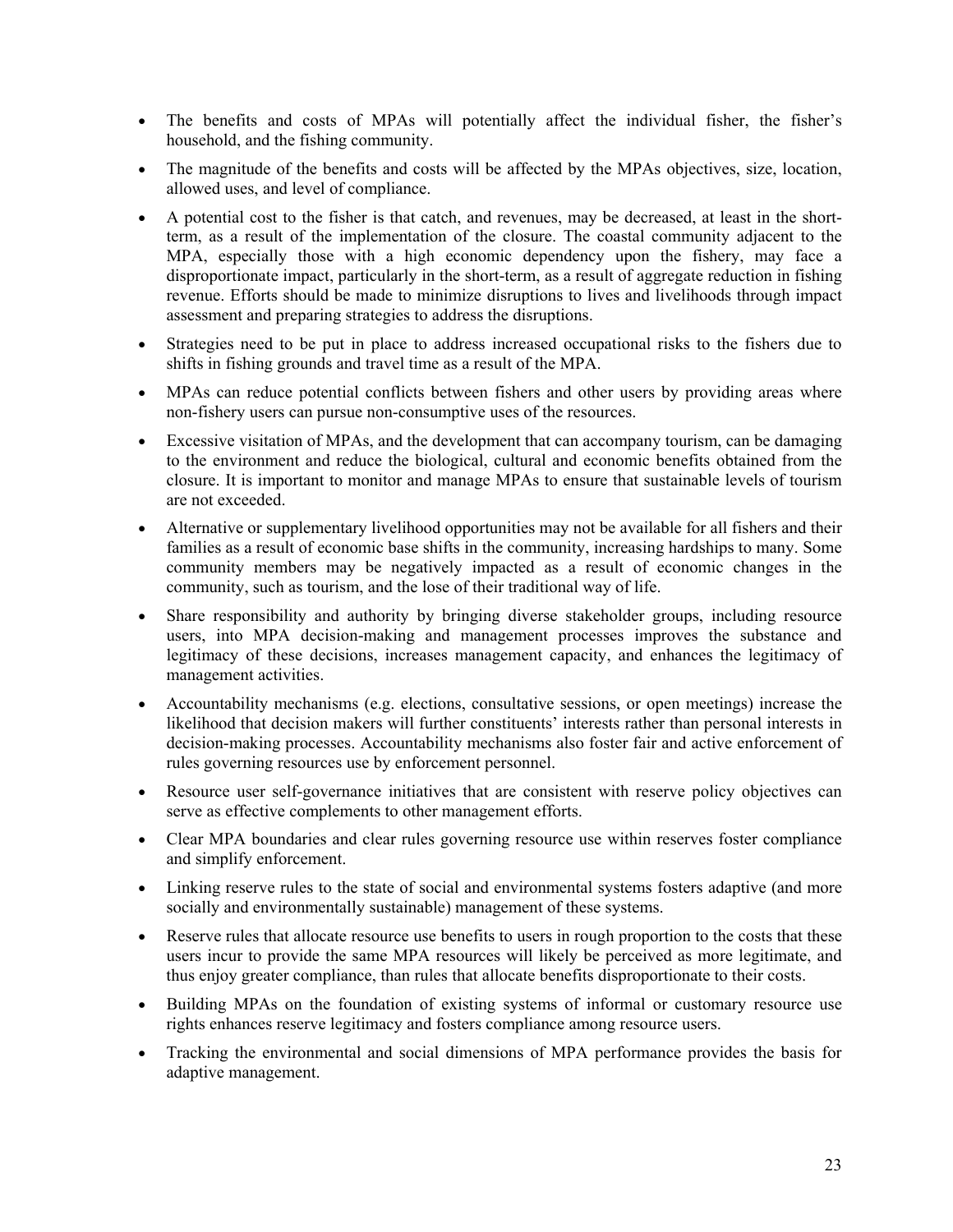- Enlisting stakeholders, including resource users, in data collection and analysis educates participants, builds capacity, and fosters trust.
- Sharing information regarding the environmental and social performance of MPAs may enhance reserve legitimacy or provide the impetus for necessary policy reform.
- Graduated, context-dependent sanctions enhance compliance by raising the opportunity cost of noncompliance and enhancing the perceived legitimacy of the reserve.
- Broad dissemination of information regarding compliance rates and enforcement actions can enhance reserve legitimacy and foster contingent compliance.
- Highly accessible conflict resolution mechanisms provide a vehicle for resolving disputes that would otherwise increase costs of resource use and, thus, diminish reserve benefits.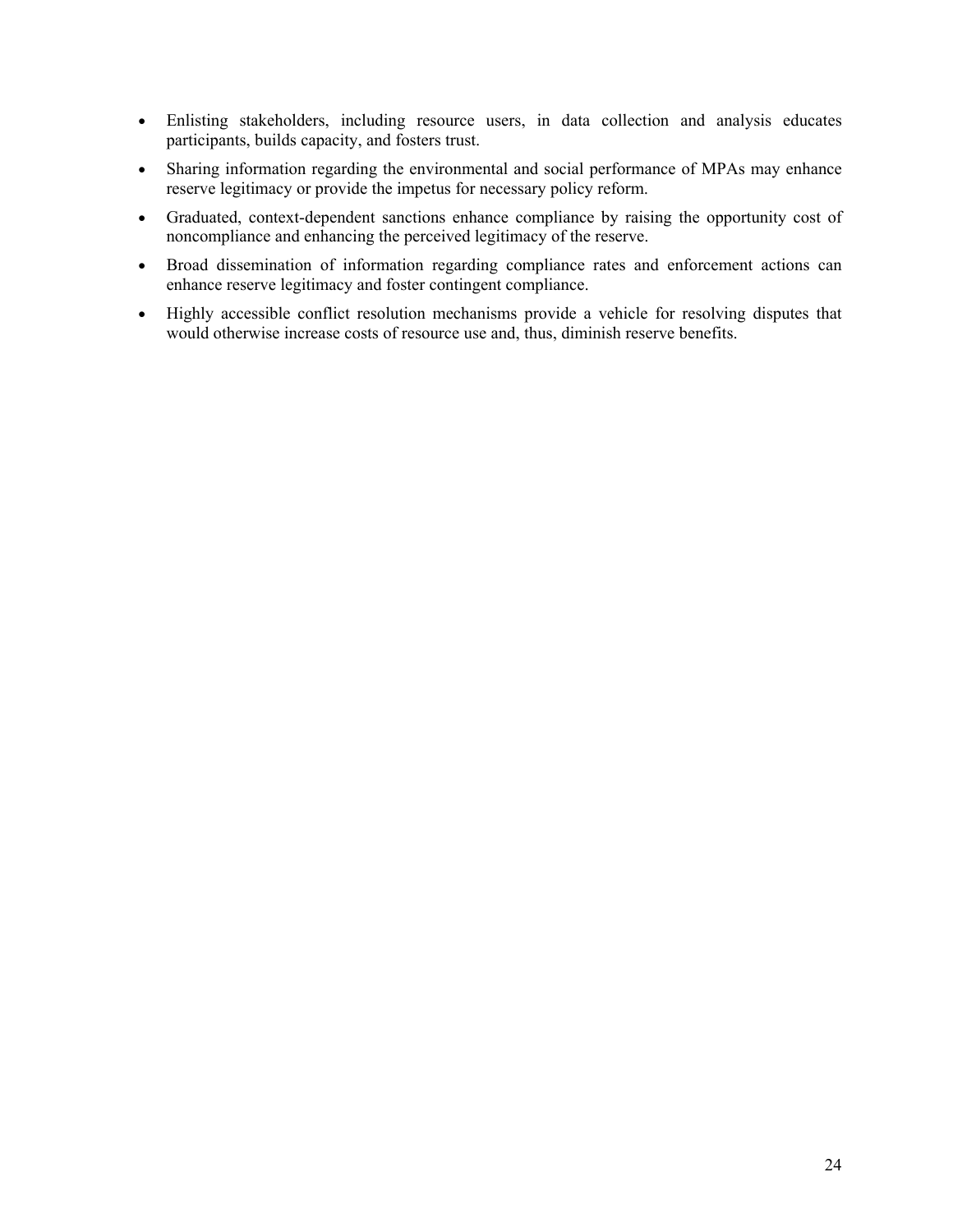

Figure 1. Relationship of MPAs to other forms of marine resource governance. Redrawn from Mascia (2004).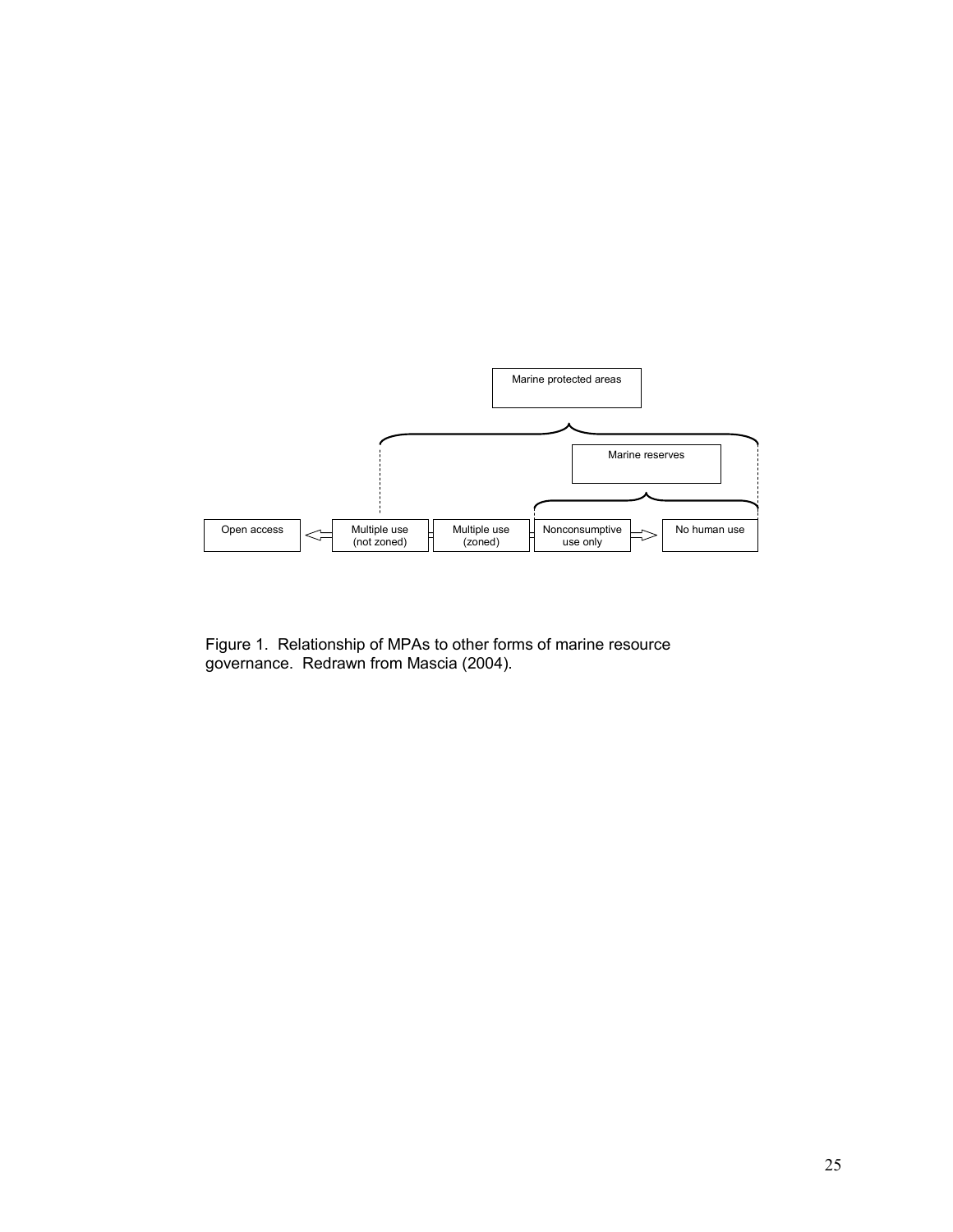

**Figure 2. Locations of MPAs in sample.**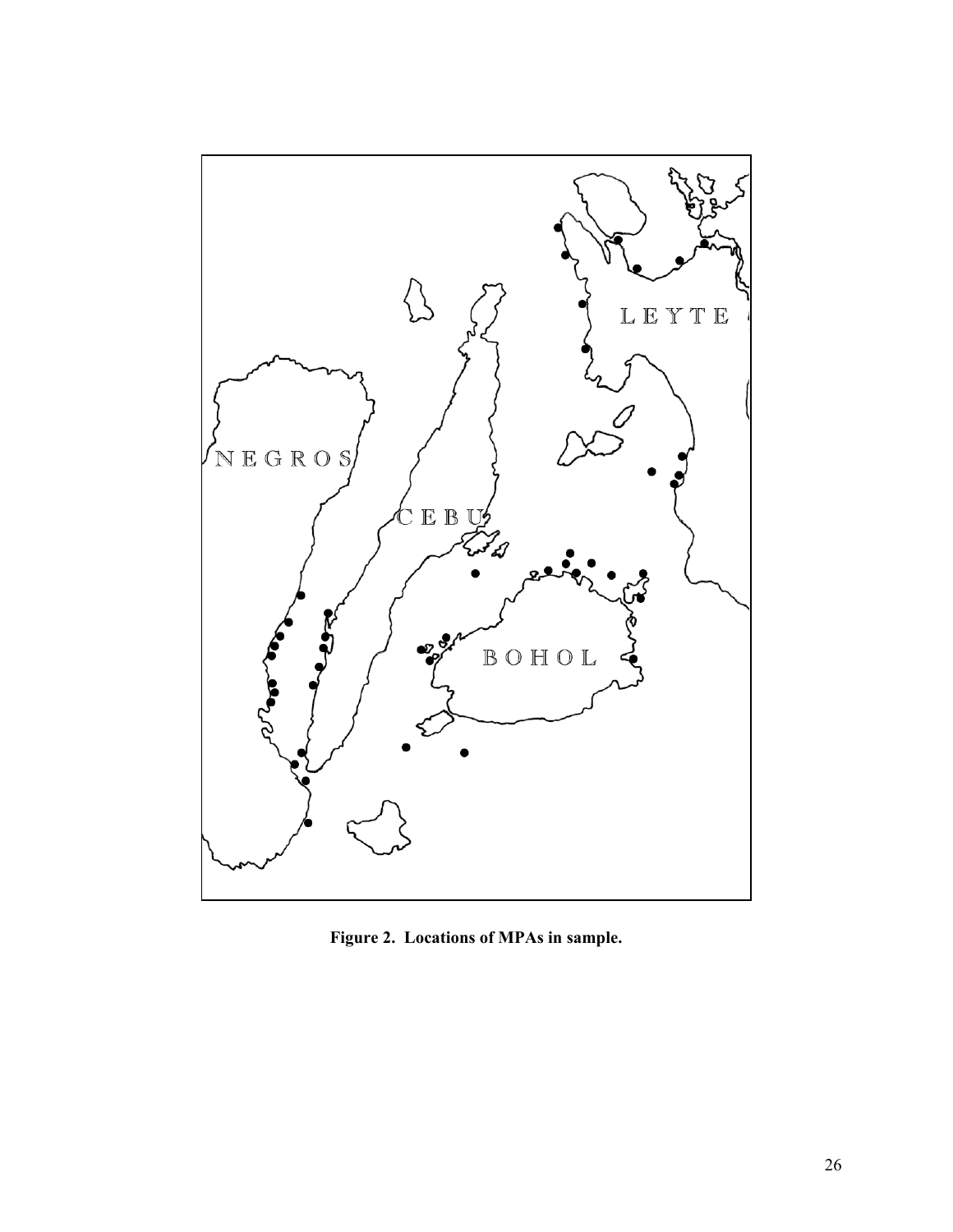#### **Table 1. Correlations between socioeconomic and cultural variables and MPA biological success measure.**

| Number of occupations in village<br>Number of religions (heterogeneity index) | $-0.10$<br>$-0.36*$ |
|-------------------------------------------------------------------------------|---------------------|
| Percent farmers                                                               | 0.02                |
| Percent fishers                                                               | $-0.07$             |
| Reef fishery important to village                                             | $-0.06$             |
| Level of tourism activities                                                   | $0.35*$             |
| General village development                                                   | $-0.11$             |
| Level of advanced village development                                         | $-0.04$             |
| Level of moderate village development                                         | $-0.28$             |
| Level of basic village development                                            | $-0.09$             |
| Percent children underweight                                                  | $-0.13$             |
| Percent children moderate/severe underweight                                  | 0.07                |
| Level of village market integration                                           | 0.04                |
| Level of village transportation integration                                   | $-0.22$             |
| Level of village communication integration                                    | $-0.29$             |
| Level of village political integration                                        | $-0.23$             |
| Total village integration score                                               | $-0.28$             |
| Village stability (leader turnover)                                           | $-0.20$             |
| Peoples' participation in village decisions                                   | 0.15                |
| Number of cooperative groups in village                                       | $-0.08$             |
| Level of intra-village conflict                                               | 0.07                |
| Level of municipal development                                                | $-0.03$             |
| Percent with electricity (municipal)                                          | 0.17                |
| Percent with private water faucet (municipal)                                 | 0.00                |
| Percent with unsealed toilets (municipal)                                     | $-0.23$             |
| Percent with no toilet (municipal)                                            | 0.03                |
| Percent with no or unsealed toilet (municipal) -0.15                          |                     |
| Density of unsealed or no toilet households                                   | 0.30                |
| Municipal stability (mayor turnover)                                          | 0.12                |
| $*p<0.05$ $*p<0.01$                                                           |                     |
|                                                                               |                     |

# **Table 2. Correlations between environmental and demographic variables and MPA biological success measure.**

| Village area                                   | $-0.30$  |
|------------------------------------------------|----------|
| Distance from municipal center                 | 0.16     |
| Village population (1995)                      | $-0.35*$ |
| Municipal population (1995)                    | 0.01     |
| Small island location                          | $0.33*$  |
| Village population density (1995)              | 0.17     |
| Change in village population density (1975-95) | 0.11     |
| Perceived pre-MPA crisis in coral              | 0.16     |
| Perceived pre-MPA crisis in fish stocks        | 0.26     |
| Amount of trash (garbage, water and beach)     | 0.16     |
| Amount of debris (natural, water and beach)    | 0.22     |
| Amount of trash and debris                     | 0.21     |
| $*p<0.05$ $*p<0.01$                            |          |
|                                                |          |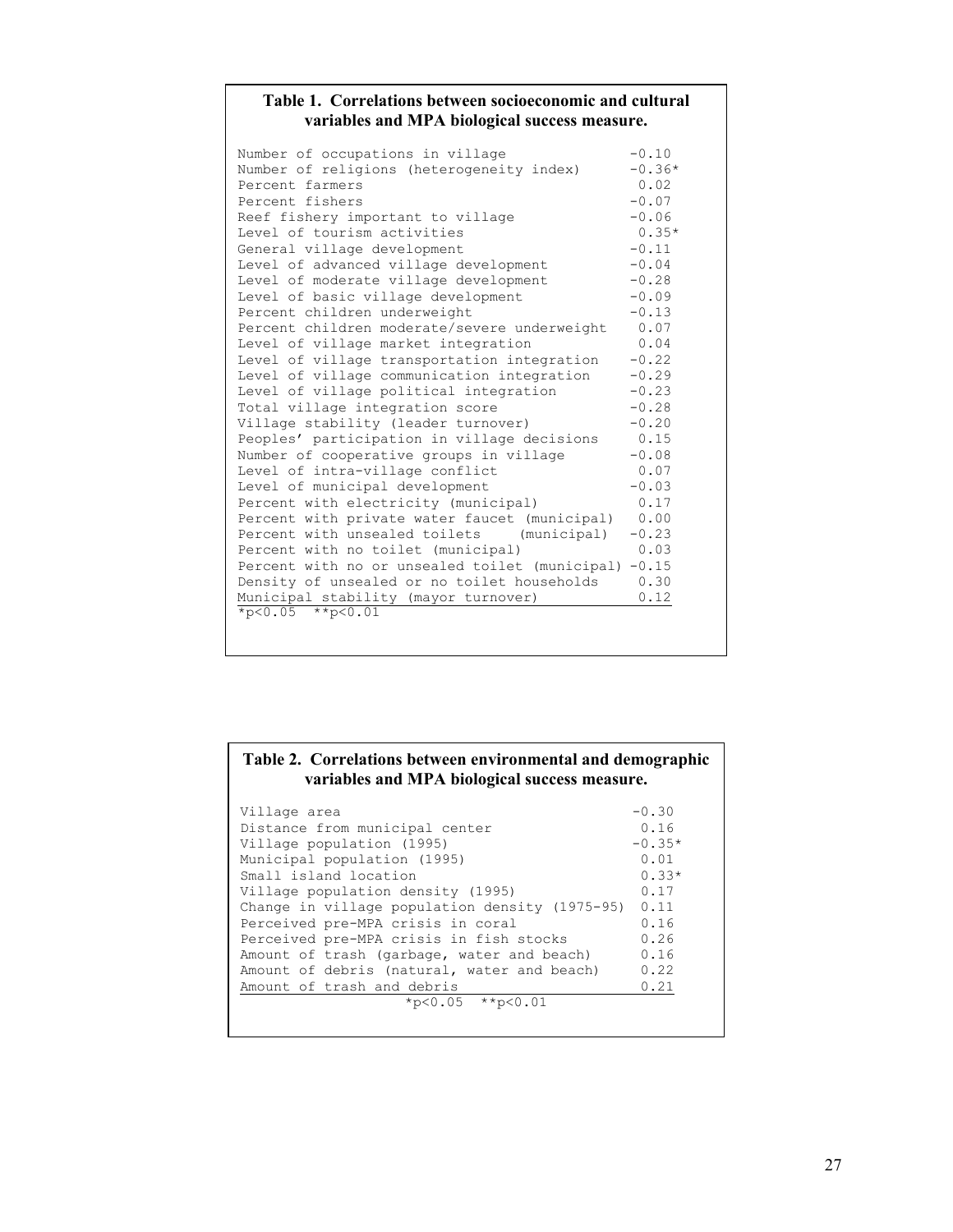#### **Table 3. Correlations between project activities and output variables and MPA biological success measure.**

| MPA public ceremony at implementation<br>Government officials visit MPA<br>MPA area | $0.43**$<br>0.30<br>0.21 |
|-------------------------------------------------------------------------------------|--------------------------|
| Distance of MPA from village                                                        | $-0.03$                  |
| MPA visible from village                                                            | $-0.22$                  |
| Other CRM projects in village                                                       | 0.31                     |
| Non-MPA issues addressed through early action                                       | 0.17                     |
| Percent successful alternative income projects                                      | $0.49**$                 |
| Village influenced size and location of MPA                                         | $-0.01$                  |
| Village initiated development of MPA                                                | $-0.16$                  |
| Village received external advice for MPA                                            | 0.11                     |
| Distance of MPA advisors from village                                               | $-0.06$                  |
| MPA advice continued after implementation                                           | 0.16                     |
| Villagers can go to organization for advice                                         | 0.26                     |
| Consultations with villagers about MPA                                              | 0.16                     |
| Formal MPA consultations (formal meetings)                                          | 0.14                     |
| Informal consultations                                                              | $0.34*$                  |
| Frequency of village MPA consultations                                              | 0.23                     |
| Villagers voted on MPA                                                              | 0.14                     |
| MPA core group formed early in process                                              | 0.30                     |
| Level of community empowerment concerning MPA                                       | $0.39*$                  |
| MPA project participation component score                                           | 0.23                     |
| Monitoring causes change--adaptive management                                       | $0.46**$                 |
| MPA monitoring done by villagers                                                    | $0.49**$                 |
| MPA monitoring done by advisors                                                     | 0.06                     |
| Village had a live-in expert                                                        | $-0.07$                  |
| Villagers visited other MPAs (cross visits)                                         | 0.10                     |
| Number of initial trainings                                                         | $0.35*$                  |
| Number of ongoing trainings                                                         | $0.38*$                  |
| MPA project training component score                                                | 0.30                     |
| Any municipal inputs                                                                | 0.25                     |
| Any village inputs                                                                  | 0.09                     |
| Any other inputs                                                                    | 0.07                     |
| Total MPA inputs score                                                              | 0.27                     |
| Any community contribution to MPA                                                   | 0.16                     |
| Satisfactory municipal inputs                                                       | $0.43**$                 |
| Satisfactory village inputs                                                         | $-0.01$                  |
| Satisfactory inputs from other sources                                              | 0.16                     |
| Community contribution to MPA project                                               | 0.23                     |
| Level of MPA rule compliance                                                        | $0.41**$                 |
| MPA features score                                                                  | $0.38*$                  |
| Fishers perception of MPA influence on resource 0.29                                |                          |
| $*_{p<0.05}$ $*_{p<0.01}$                                                           |                          |
|                                                                                     |                          |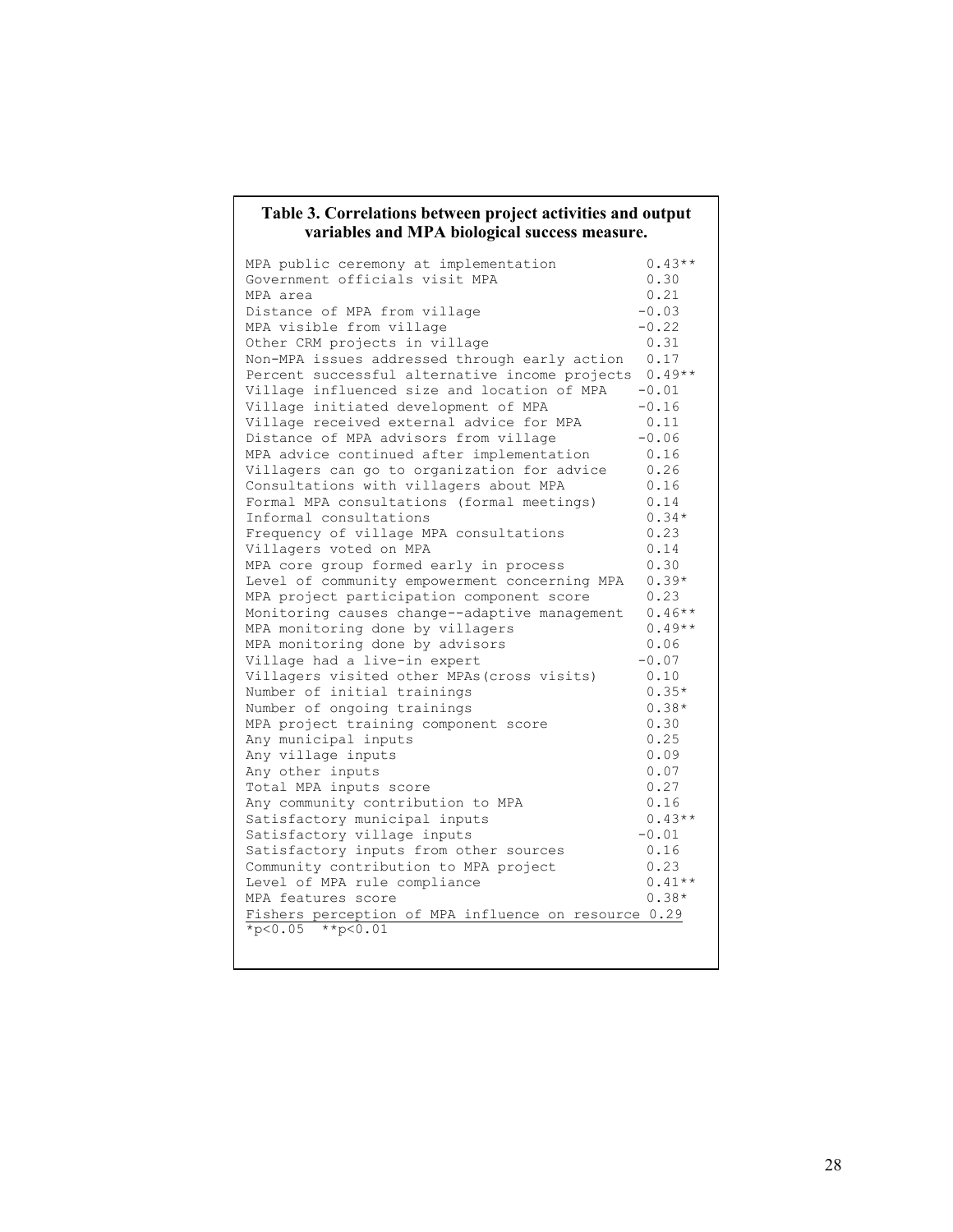

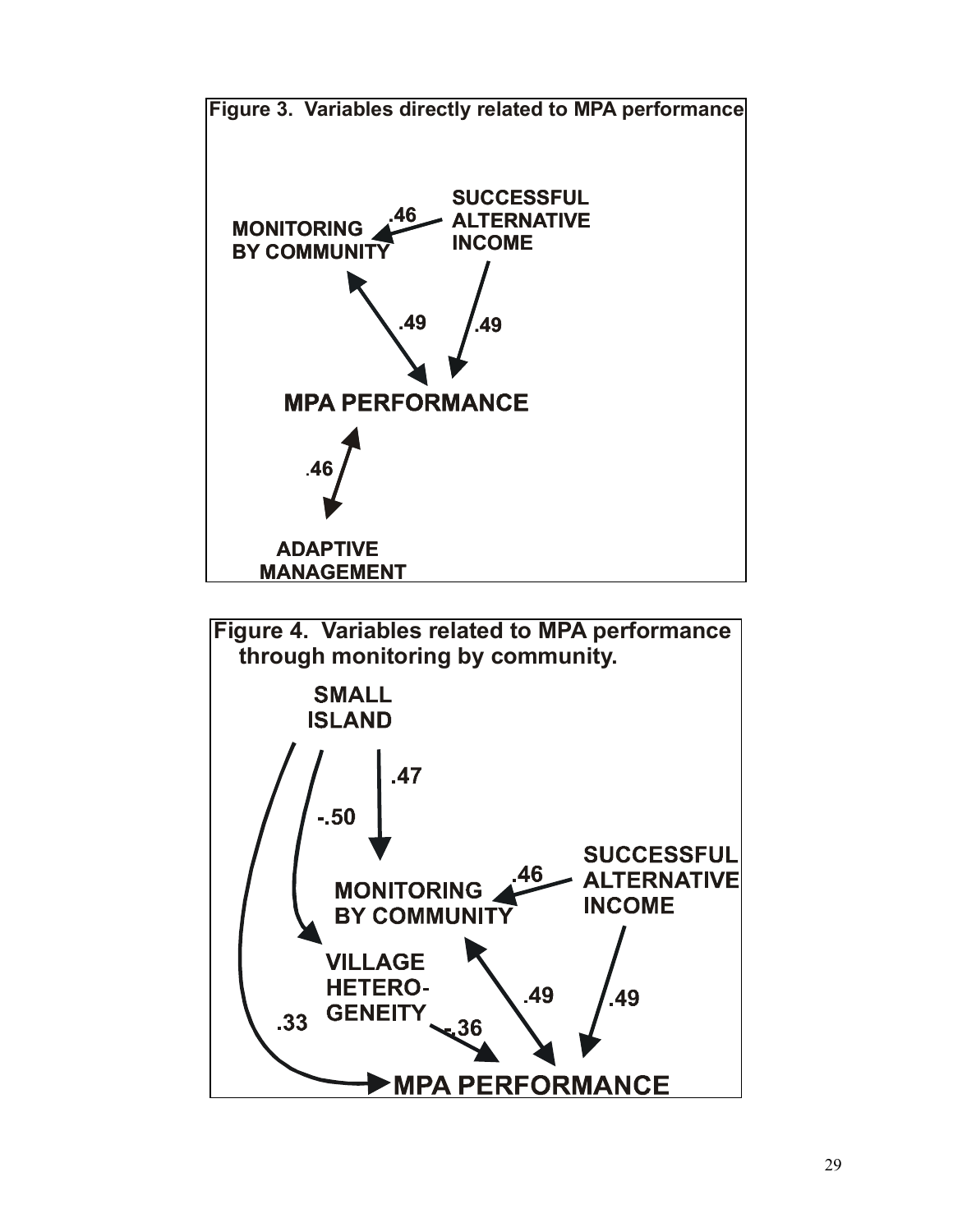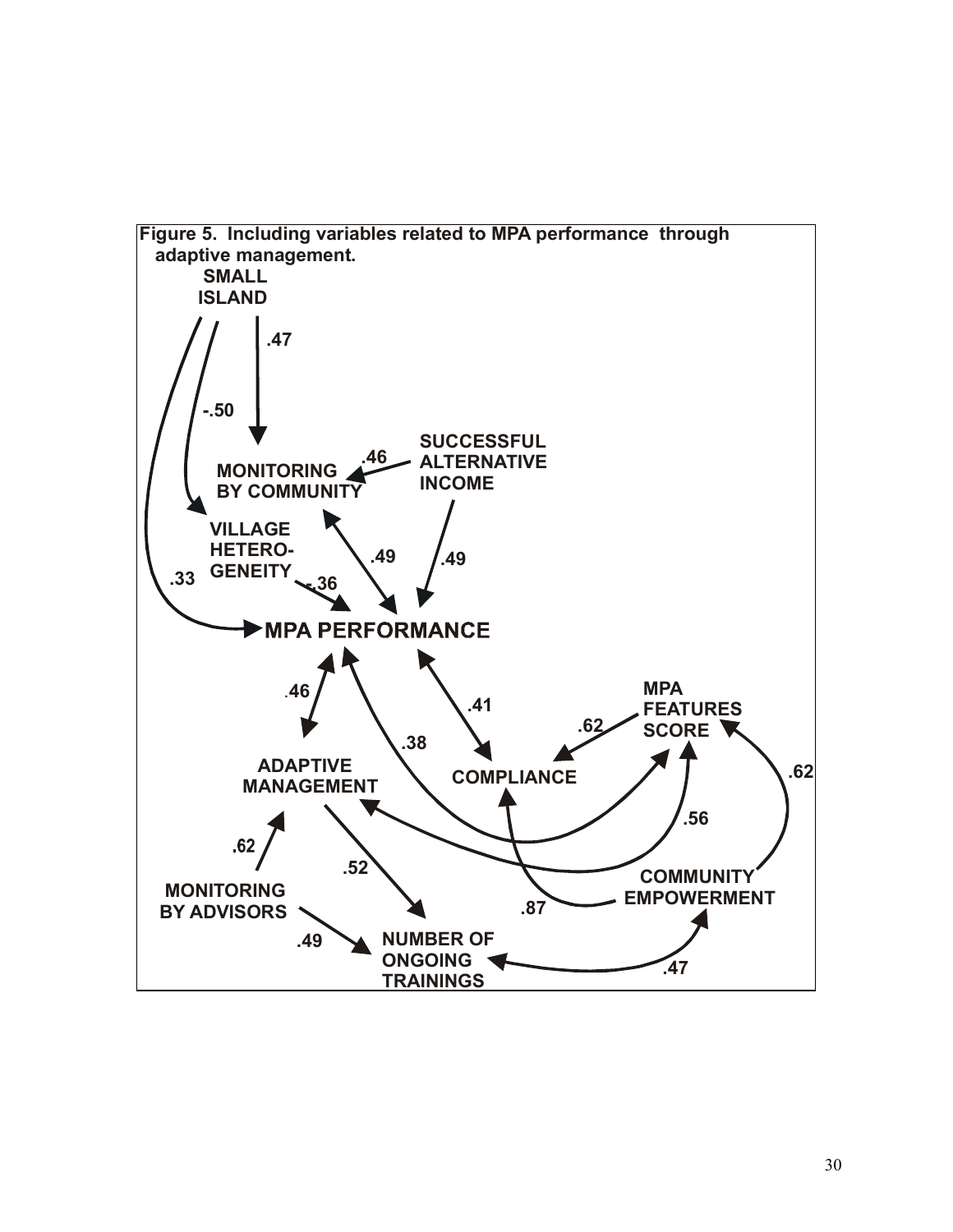

31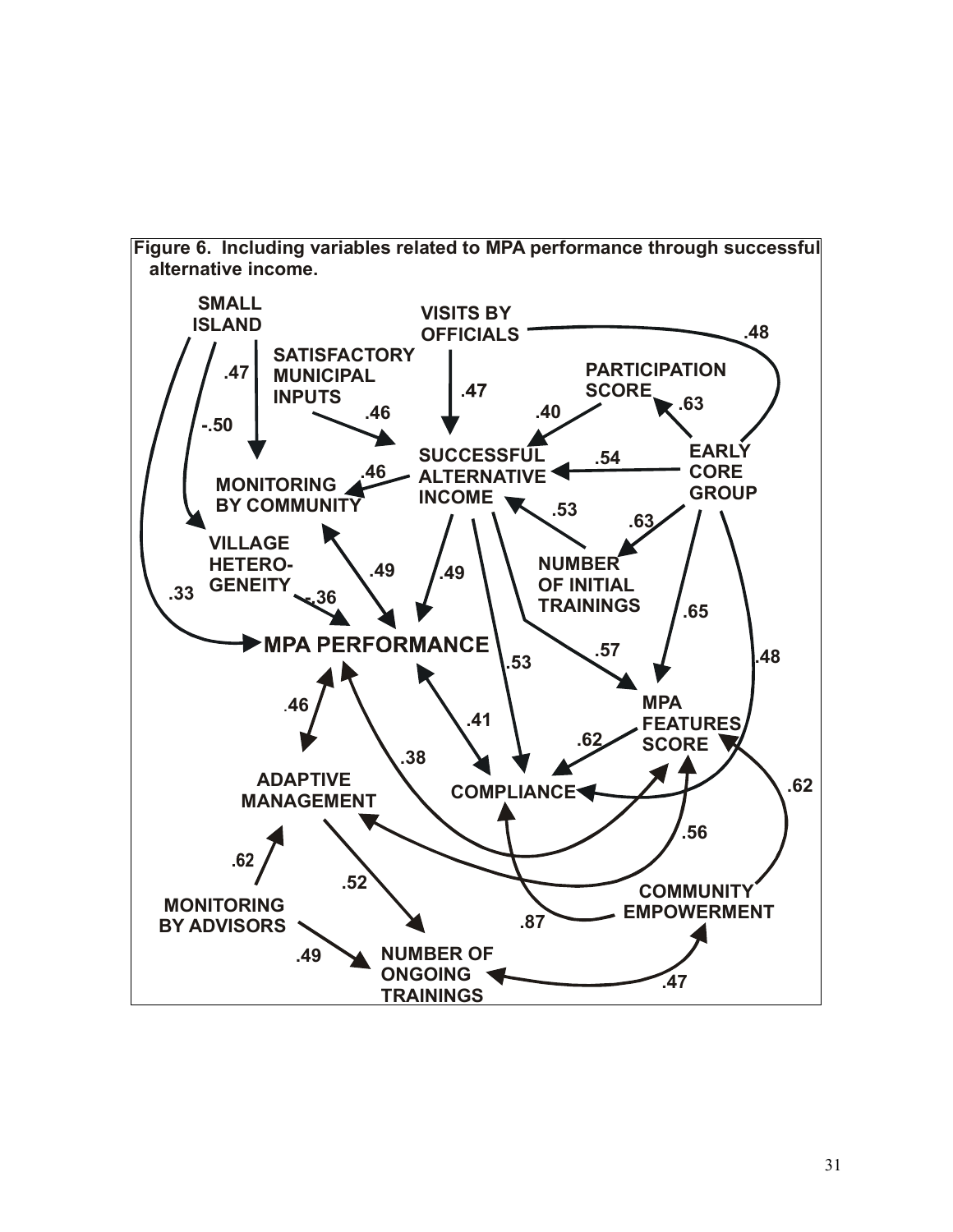#### **REFERENCES**

- Acheson, J. 2003. *Capturing the Commons: Devising Institutions to Manage the Maine Lobster Industry.*  Hanover, NH: University Press of New England.
- Allison, E.H. & Ellis, F. 2001. The livelihoods approach and management of small-scale fisheries. *Marine Policy*. 25:377-388.
- Bailey, C. & Pomeroy, C. 1996. Resource dependency and development options in coastal Southeast Asia. *Society and Natural Resources*. 9:191-199.
- Berkes, F.; Mahon, R.; McConney, P.; Pollnac, R. & Pomeroy, R. 2001. *Managing small-scale fisheries: alternative directions and methods.* International Development Research Centre, Ottawa, Canada.
- Berkes, F.; Colding, J. & Folke, C. 2000. Rediscovery of traditional ecological knowledge as adaptive management. *Ecological Applications* 10:1251-1262.
- Bohnsack, J.A. 1993. Marine reserves: they enhance fisheries, reduce conflicts, and protect resources. *Oceanus* 36:33, 63-71.
- Brewer, G. D. & deLeon, P. 1983. *The Foundations of Policy Analysis*. Dorsey Press, Homewood, Illinois.
- Bromley, D. W. 1991. *Environment and economy: property rights and public policy*. Blackwell, Cambridge, MA, USA.
- Buhat, D. 1994. Community-based coral reef and fisheries management, San Salvador, Island, Philippines. *In:* White, A. T., L. Z. Hale, Y. Renard, and L. Cortesi, eds. *Collaborative and Community-Based Management of Coral Reefs: Lessons from Experience,* 33–50. West Hartford, CT: Kumarian.
- Bunce, L.; Townsley, P.; Pomeroy, R. & Pollnac, R. 2000. *Socioeconomic Manual for Coral Reef Management.* Townsville: Australian Institute of Marine Science.
- Caribbean Natural Resources Institute (CANARI). 2005. Marine protected areas and sustainable coastal livelihoods. *CANARI Policy Brief No. 5*. Caribbean Natural Resources Institute, Trinidad and Tobago. 4pp.
- Charles, A. 2001. *Sustainable fishery systems*. Blackwell Science. Oxford, United Kingdom.
- Christie, P. & White, A. T. 1997. Trends in development of coastal area management in tropical countries: From central to community orientation. *Coastal Management* 25:155–181.
- Christie, P.; McCay, B. J.; Miller, M. L.; Lowe, C.; White, A. T.; Stoffle, R.; Fluharty, D. L.; McManus, L. T.; Chuenpagdee, R.; Pomeroy, C.; Suman, D. O. ; Blount, B. G.; Huppert, D.; Eisma, R.-L. V.; Oracion, E.; Lowry, K. & Pollnac, R. B. 2003. Toward Developing a Complete Understanding: A Social Science Research Agenda for Marine Protected Areas. *Fisheries* 28:22- 26.
- Costanza, R.; Andrade, F. & Antunes, P. 1998. Principles of sustainable governance of the oceans. *Science*. 281:198-199.
- Crawford, B.; Balgos, M. & Pagdilao, C.R. 2000. Community-based marine sanctuaries in the Philippines: a report on focus group discussions. Coastal Resources Center, University of Rhode Island, Kingston, Rhode Island. 85pp.
- Crawford, B.R.; Kasmidi, M.; Corompis, F. & Pollnac, R.B. 2006. Factors influencing progress in establishing community-based marine protected areas in Indonesia. *Coastal Management* 34:39- 64.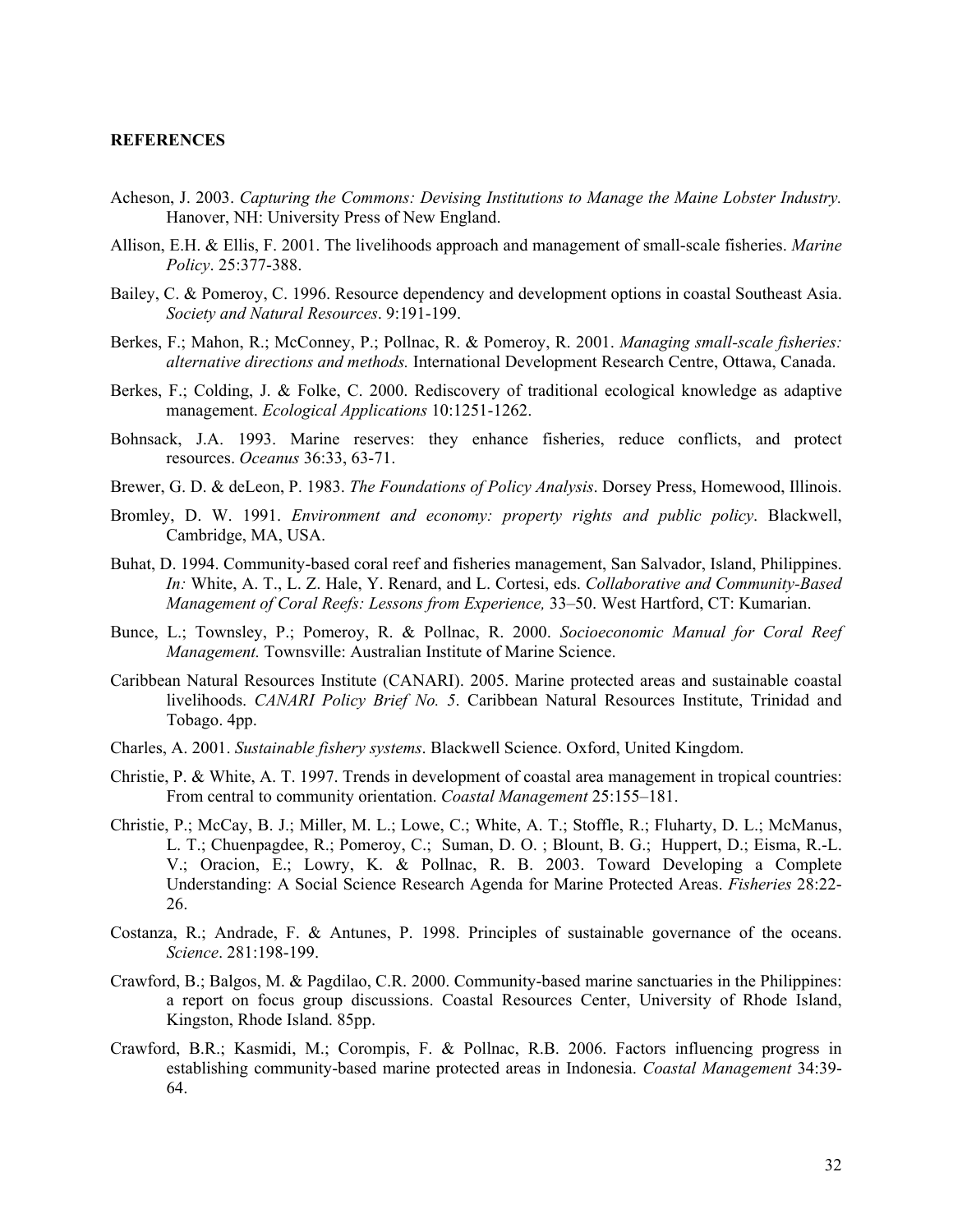- Dalton, T.M. 2005. Beyond biogeography: a framework for involving the public in planning of US marine protected areas. *Conservation Biology*. 19(5):1392-1401
- Dixon, J. A.; Fallon Scura, L. & van't Hof, T. 1993. Meeting ecological and economic goals: marine parks in the Caribbean. *Ambio* 22 (2–3):117–125.
- Dobrzynski, T. & Nicholson, E. E. 2003. User group perceptions of the short-term impacts of marine reserves in Key West. In Kasim Moosa, M. K.; Soemodihardjo, S.; Nontji, A.; A. Soegiarto, K. Romimohtarto, Sukarno, and Suharsono, eds. *Proceedings of the Ninth International Coral Reef Symposium,* 759–764. Jakarta: Indonesian Institute of Sciences and State Ministry for Environment, Republic of Indonesia.
- Ecosystem Principle Advisory Group. 1999. Report mandated by the Sustainable Fisheries Act amendments to the Magnuson-Stevens Fishery Conservation and Management Act of 1996. National Marine Fisheries Service, NOAA, Silver Spring, MD.
- Erdman, M. & Bishop, M. 2003. Summary of results and discussion from ITMEMS2 Theme 12: Enforcement sessions. Second International Tropical Marine Ecosystems Management Symposium. Manila, Philippines.
- Farrow, S. 1996. Marine protected areas: Emerging economics. *Marine Policy* 20 (6):439–446.
- Fiske, S. J. 1992. Sociocultural aspects of establishing marine protected areas. *Ocean and Coastal Management* 18:25–46.
- Garcia, S. & Newton, C. 1994. *Current situation, trends and prospects in world capture fisheries*. Paper presented at the Conference on Fisheries Management: Global Trends. June. Seattle, Washington, USA.
- Gislason, H.; Sinclair, M.; Sainsbury, K. & O'Boyle, R. 2000. Symposium overview: incorporating ecosystem objectives within fisheries management. *ICES Journal of Marine Science*. 57(3):468- 475.
- Goodridge, R.; Oxenford, H. A.; Hatcher, B. G. & Narcisse, F. 1996. Changes in the shallow reef fishery associated with implementation of a system of fishing priority and marine reserve areas in Soufriere, St. Lucia. In *Proceedings of the 49th Gulf and Caribbean Fisheries Institute, Bridgetown, Barbados, November, 1996.* Ft. Pierce, FL: Gulf and Caribbean Fisheries Institute.
- Halpern, B. 2003. The impact of marine reserves: do reserves work and does reserve size matter? *Ecological Applications*. 13.
- Hanna, S. 2004. The economics of protected areas in marine fisheries management: an overview of issues. In J.B. Shipley (Ed.) *Aquatic protected areas as fisheries management tools*. American Fisheries Society Symposium 42, American Fisheries Society, Bethesda, MD. pp. 259-265.
- Healy, R. G. & Ascher, W. 1995. Knowledge in the Policy Process: Incorporating New Environmental Knowledge in Natural Resources Policy Making. *Policy Studies* 28:1-19.
- Heyman, W.D & Graham, R.T. 2001. Whale sharks (Rhincodon typus) aggregate to feed on fish spawn in Belize. *Marine Ecology-Progress Series* 215: 275-282.
- Himes, A. H. 2003. Small-scale Sicilian fisheries: opinions of artisanal fishers and sociocultural effects in two MPA case studies. *Coastal Management*. 31: 389-408.
- Hoagland, P.; Yashiaki, K. & Broadus, J.M. 1995. A methodology review of net benefit evaluation for marine reserves. *Environmental Economics Series* No. 27. World Bank, Washington, DC.
- Hoffman, T.C. 2002. The reimplementation of the Ra'ui: coral reef management in Rarotaonga, Cook Islands. *Coastal Management.* 30: 401-418.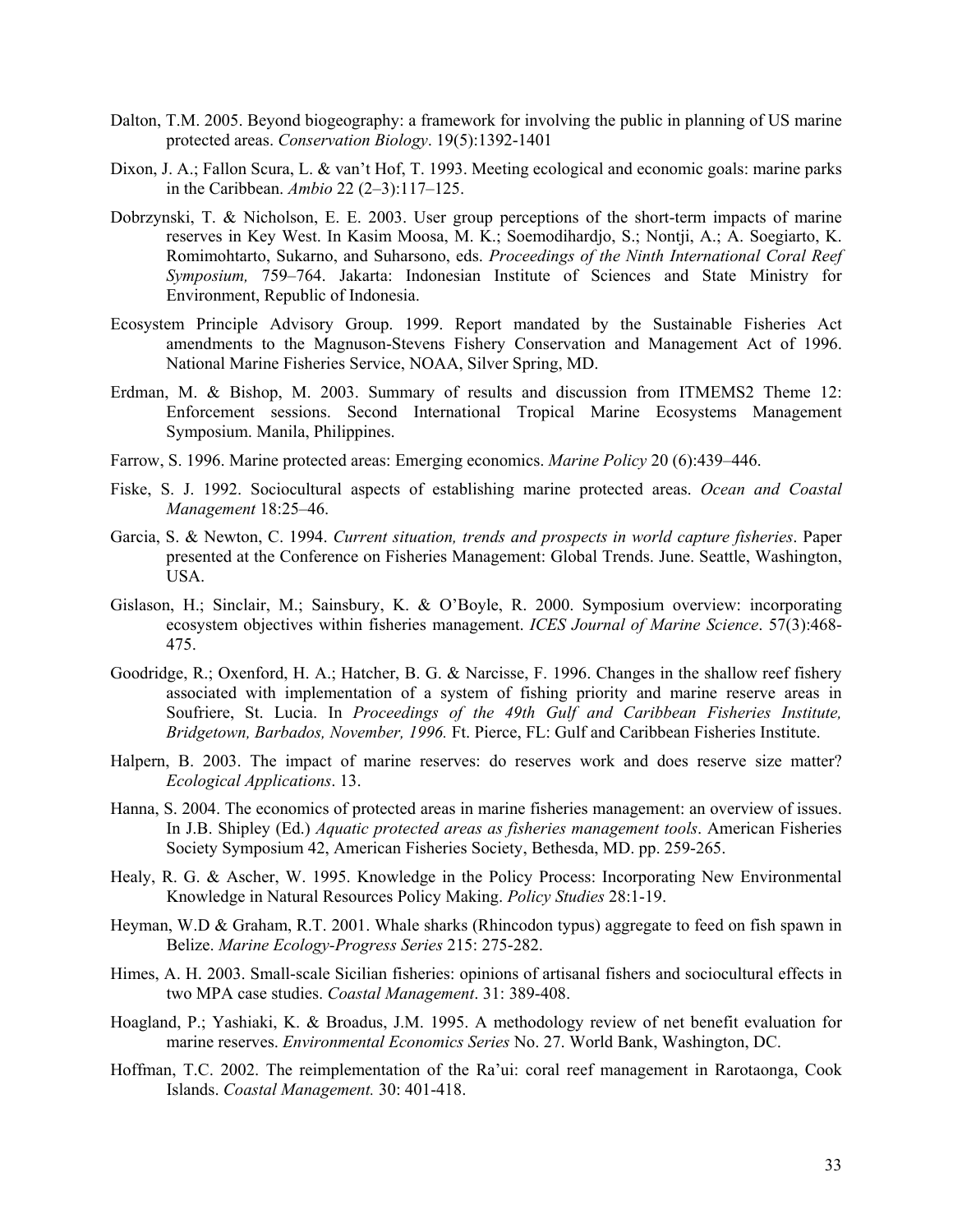- IUCN The World Conservation Union. 1988. Resolution 17.38 of the 17th General Assembly of the IUCN. Gland, Switzerland and Cambridge, UK: IUCN.
- Johannes, R. E. 1978. Traditional marine conservation methods in Oceania and their demise. *Annual Review of Ecology and Systematics* 9:349–364.
- Johannes, R.E. 2002. The renaissance of community-based marine resource management in Oceania. *Annual Review of Ecology and Systematics.* 9: 349-364.
- Kelleher, G. & Recchia, C. 1998. Lessons from marine protected areas around the world. *Parks* 8(2):1–4.
- Kempton, W.; Boster, J. S. & Hartley, J. A. 1995. *Environmental Values in American Culture.* Boston: MIT Press.
- Levi, M. 1997. *Consent, Dissent, and Patriotism.* Cambridge: Cambridge University Press.
- Mascia, M. B. 2000. *Institutional Emergence, Evolution, and Performance in Complex Common Pool Resource Systems: Marine Protected Areas in the Wider Caribbean*. Department of the Environment, Duke University, Durham, NC. (Ph.D. diss.)
- Mascia, M.B. 2001. Designing Effective Coral Reef Marine Protected Areas: A Synthesis Report Based on Presentations at the 9th International Coral Reef Symposium. IUCN World Commission on Protected Areas-Marine, Washington, D.C.
- Mascia, M.B. 2003. The Human Dimension of Coral Reef Marine Protected Areas: Recent Social Science Research and Its Policy Implications*. Conservation Biology* 17(2) 630-632.
- Mascia, M. B. 2004. Social Dimensions of Marine Reserves. Pages 164-186. *In:* C. Dahlgren, and J. Sobel, (editors). *Marine Reserves: A Guide to Science, Design, and Use*. Island Press, Washington, DC.
- Mascia, M.B.; Fox, H.E. & Lombana, A. *in prep.* Solving the Mystery of Marine Protected Area (MPA) Performance: Linking Governance, Biodiversity Conservation, and Poverty Alleviation. For submission to *Marine Policy.*
- McClanahan, T. R. 1999. Is there a future for coral reef parks in poor tropical countries? *Coral Reefs*  18:321–325.
- McClanahan, T. R. & Kaunda-Arara, B. 1996. Fishery recovery in a coral-reef marine park and its effect on the adjacent fishery. *Conservation Biology* 10(4):1187–1199.
- McClanahan, T.R. & Glaesel, H. 1997. The effects of traditional fisheries management on fisheries yields and the coral reef ecosystems of Southern Kenya. *Environmental Conservation*. 24(2): 105-120.
- McClanahan, T.R. & S. Mangi. 2000. Spillover of exploitable fishes from a marine park and its effect on the adjacent fishery. *Ecological Applications* 10(6):1792–1805.
- Morss, E.R. 1976. *Strategies for Small Farmer Development* (2 Vol.). Boulder, CO: Westview Press.
- National Marine Fisheries Service. 1999. Ecosystem-based fisheries management. Ecosystem Advisory Panel to NMFS. NOAA Technical Memorandum NMFS-F/SPO-23. National Marine Fisheries Service, Silver Spring, MD.
- National Research Council (NRC) 1999. *Sustaining marine fisheries*. National Academy Press. Washington, DC.
- National Research Council (NRC). 2001. *Marine protected areas: tools for sustaining ocean ecosystems*. National Academy Press, Washington DC.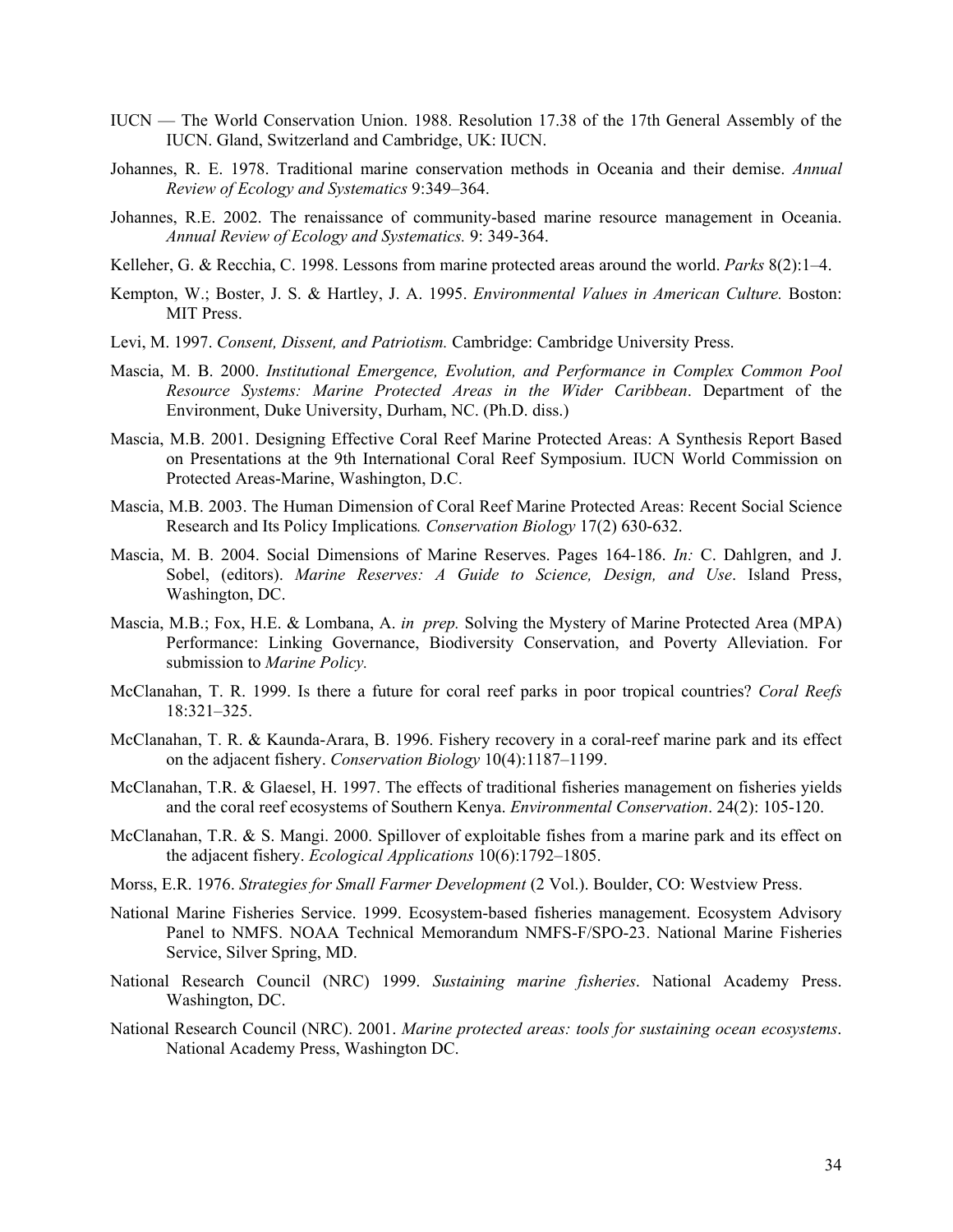- National Oceanic and Atmospheric Administration-National Marine Protected Areas Center (NOAA-NMPAC). 2005. Social Science Research Strategy for Marine Protected Areas. MPA Science Institute, Santa Cruz, CA.
- Obura, D. O.; Wells, S.; Church, J. & Horrill, C. 2002. Monitoring of fish and fish catches by local fishermen in Kenya and Tanzania. *Marine and Freshwater Research* 53:215-222.
- Ostrom, E. 1990. *Governing the Commons: The Evolution of Institutions for Collective Action.*  Cambridge: Cambridge University Press.
- Pezzey, J. C. V.; Roberts, C. M. & Urdal, B. T. 2000. A simple bioeconomic model of a marine reserve. *Ecological Economics* 33:77–91.
- Pollnac, R. B.; Crawford, B. R. & Gorospe, M. L.G. 2001. Discovering factors that influence the success of community-based marine protected areas in the Visayas, Philippines. *Ocean and Coastal Management* 44:683–710.
- Pomeroy, R.S. 1991. Small-Scale Fisheries Management and Development: Towards a Community-Based Approach. *Marine Policy.* Vol. 15, No. 1: 39-48.
- Pomeroy, R.S. 1994. Common Property Regimes*. NAGA, The ICLARM Quarterly.* 17(2): 37-38.
- Pomeroy, R.S.; Katon, B.M. & Harkes, I. 2001. Conditions affecting the success of fisheries comanagement: lessons from Asia. *Marine Policy*. 25:197-208.
- Pomeroy, R.S.; Parks, J.E. & Watson, L.M. 2003. *How is Your MPA Doing? A Guidebook: Biophysical, socioeconomic and governance indicators for the evaluation of management effectiveness of marine protected areas.* IUCN World Commission on Protected Areas-Marine, World Wide Fund for Nature, and National Oceanographic and Atmospheric Administration. Gland, Switzerland and Silver Spring, Maryland.
- Pomeroy, R.S.; Oracion, E.G.; Pollnac, R.B. & Caballes, D. A. 2005. Perceived economic factors influencing the sustainability of integrated coastal management projects in the Philippines. *Ocean and Coastal Management*. 48:360-377.
- Pomeroy, R.; Ratner, B.; Hall, S.; Pimoljinda, J. & Vivekanandan, V. 2006. *Rehabilitating livelihoods in tsunami-affected coastal communities in Asia*. World Fish Center, Penang, Malaysia.
- Pomeroy, R.S. & Rivera-Guieb, R. 2006. *Fishery co-management: a practical handbook*. CABI Publishing, Cambridge, MA. USA and International Development Research Centre, Ottawa, Canada.
- Rettig, B. 1994. Who should preserve the marine environment? *Marine Resource Economics*. 9:87-94.
- Roberts, C.M. & Polunin, N.V.C. 1993. Marine reserves: simple solutions to managing complex fisheries? *Ambio*. 22:363-368.
- Roberts, C. M. 2000. Selecting marine reserve locations: Optimality versus opportunism. *Bulletin of Marine Science* 66(3):581–592.
- Roberts, C.M. & Hawkins, J.P. 2000. *Fully-protected marine reserves: a guide*. WWF Endangered Seas Campaign, Washington DC and Environment Department, University of York, York, United Kingdom.
- Roberts, C. M.; Bohnsack, J. A.; Gell, F.; Hawkins, J. P. & Goodridge, R. 2001. Effects of marine reserves on adjacent fisheries. *Science* 294:1920–1923.
- Rogers, E.M. 1995. *Diffusion of Innovations* (4<sup>th</sup> Edition). New York: The Free Press.
- Ruddle, K. 1996. Traditional management of reef fishing. In N.V. Polunin and C.M. Roberts (Eds.) *Reef Fisheries*. Chapman and Hall, New York.